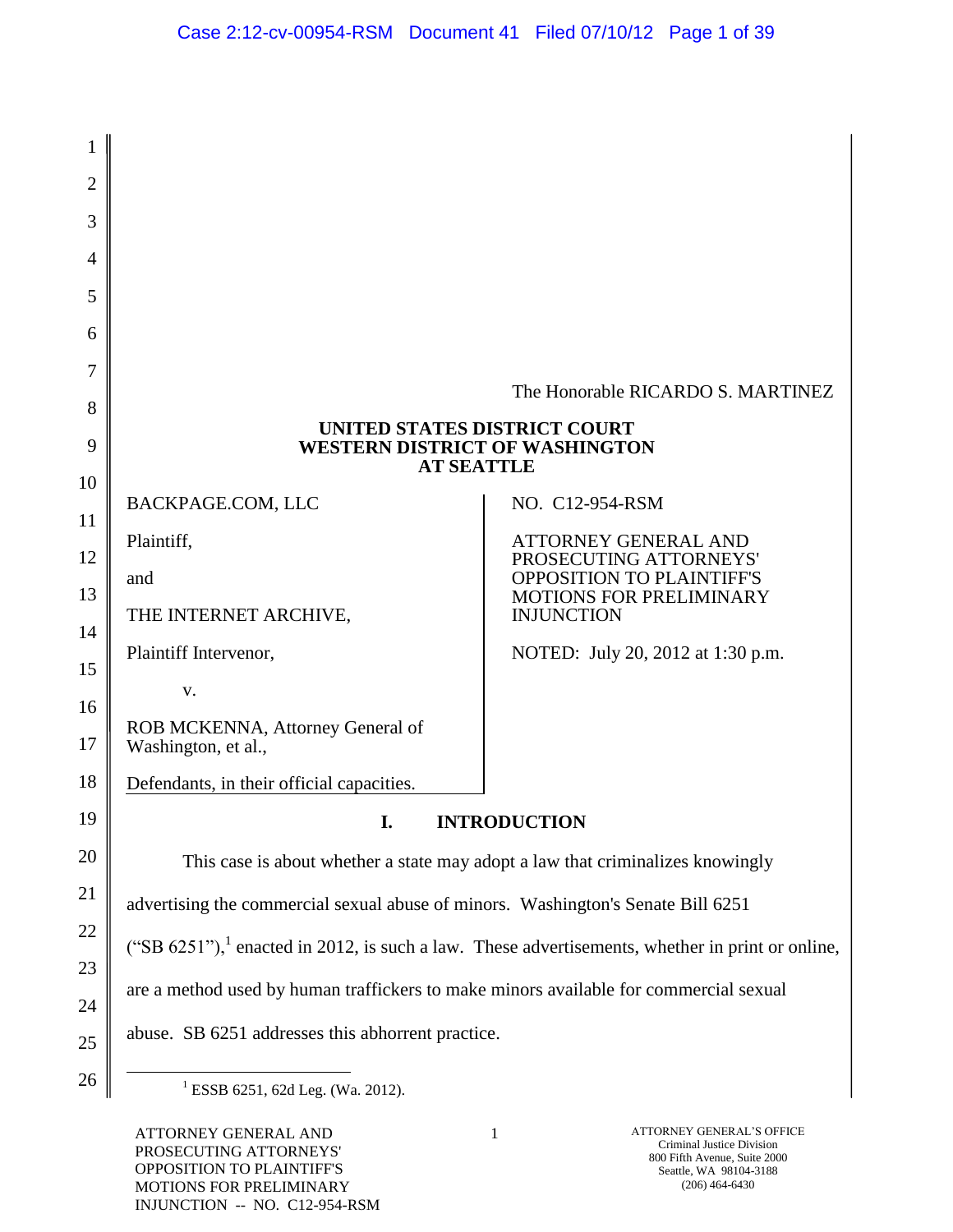# Case 2:12-cv-00954-RSM Document 41 Filed 07/10/12 Page 2 of 39

Plaintiff Backpage.com provides online advertising of "escort services," a euphemism for prostitution. Backpage.com seeks to prevent enforcement of SB 6251, thereby allowing traffickers to continue advertising minors for commercial sexual abuse. Intervenor Internet Archive, which is a significantly different type of entity than Backpage.com, provides free access to historical materials posted from other websites. Internet Archive is outside the scope of SB 6251 but nonetheless also seeks to prevent this statute"s enforcement. Plaintiffs' motions challenge SB 6251 on its face even though it has a broad range of potential applications.

Plaintiffs' motions should be denied. They do not have standing to bring this premature facial challenge, and even if they did, their legal claims fail. First, Section 230 of the Communications Decency Act (CDA) is a shield, not a sword, and it cannot be used offensively in a case that is not an application of SB 6251. Even if section 230 could be used to invalidate a law on its face, it does not preempt SB 6251 because SB 6251 has applications that would not implicate section 230. Alternatively, section 230 does not preempt SB 6251 because when SB 6251 is properly construed, it is consistent with the CDA. Second, SB 6251, when properly construed, is not a strict liability crime. Third, SB 6251 readily satisfies the requirements of the First and Fourteenth Amendments. It narrowly affects only speech that is unprotected by the First Amendment, and it is not overly broad. It makes clear what facts must be proven for liability to be imposed and, therefore, is not vague under the Fourteenth Amendment. Finally, SB 6251 creates none of the risks of burdening interstate commerce present in the child pornography cases cited by plaintiffs and does not violate the dormant Commerce Clause.

SB 6251 is a valid, necessary tool to combat a pernicious problem. The request for a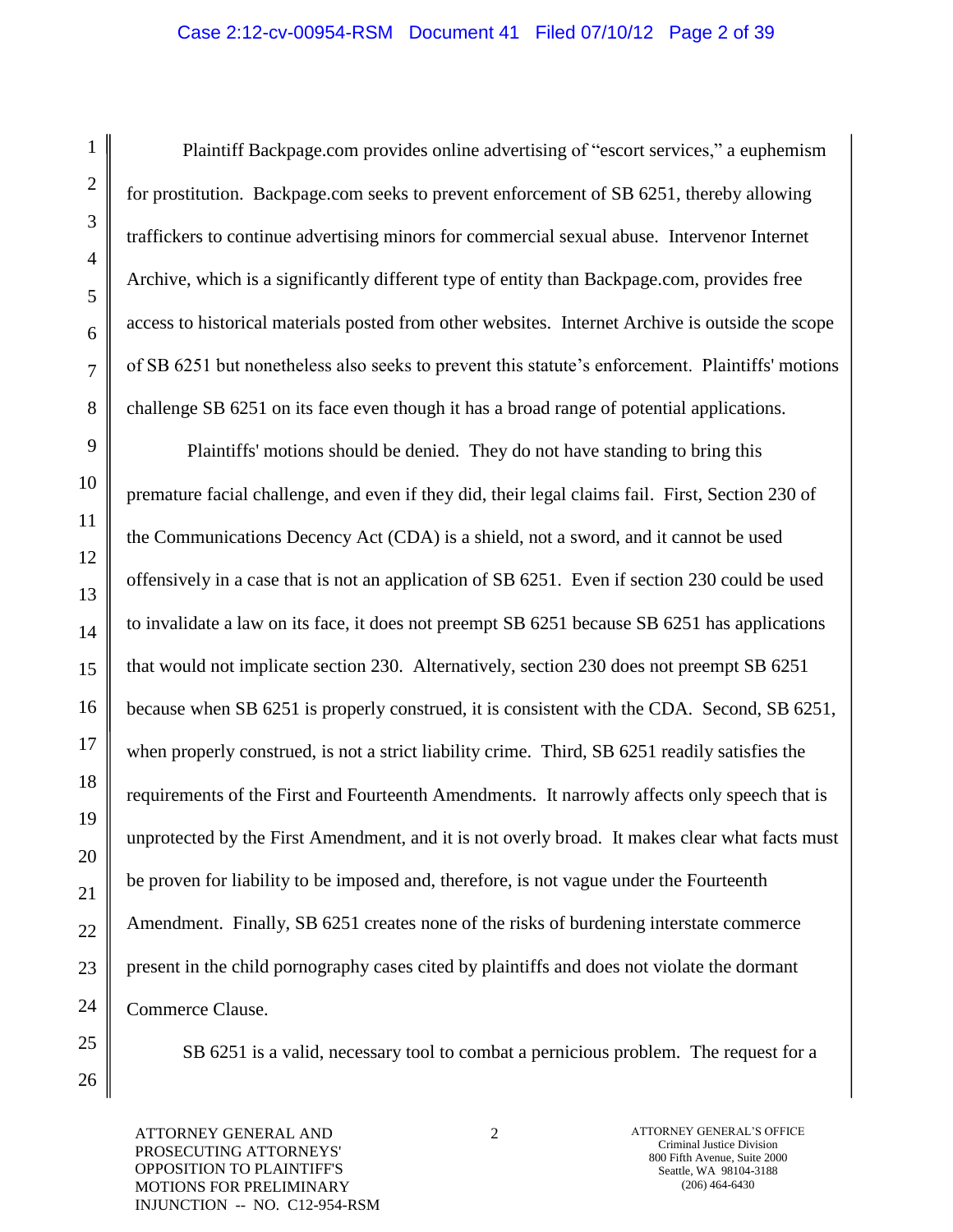preliminary injunction against the Attorney General and the Prosecuting Attorneys of this state should be denied, and the temporary restraining order should be lifted.<sup>2</sup> **II. STATEMENT OF FACTS A. The trafficking of minors in Washington for commercial sexual abuse.** "Experts estimate at least 100,000 American juveniles are victimized through prostitution in America each year." Declaration of Lana Weinmann ¶ 3. Online classified advertisements are frequently used to pimp minors to prospective customers. Declaration of Ryan Long ("Long Decl.") ¶ 19. The Washington State Legislature, in enacting SB 6251, found the growing problem of child sex trafficking through advertisements must be addressed: The legislature finds it unacceptable that Washington"s children are being sold for sex in advertisements. A 2008 Seattle human services department report estimated that there are three hundred to five hundred children being exploited for sex in the Seattle area alone each year. The legislature finds that the practice of escort services advertising includes minors who are being sold for sex, a form of sex trafficking and commercial sexual abuse of minors. According to the Seattle police department, since the beginning of 2010, at least twenty-two children have been advertised online in the Seattle area for commercial sex and were recovered by the police department. The legislature is committed to eliminating sex trafficking of minors in a manner consistent with federal laws prohibiting sexual exploitation of children. SB 6251, section 1. **B. The escort services advertising business.** Online escort advertisements are thinly veiled offers of prostitution. Long Decl. ¶¶ 19- 21, 24. Even in the absence of discovery, there is evidence that Backpage.com is aware of this fact. Declaration of Paula Selis ¶ 3. Advertisements on Backpage.com are often made by prostitutes at the direction of a pimp or by the pimp. Long Decl. ¶ 19. These advertisements  $\overline{a}$ 

<sup>&</sup>lt;sup>2</sup> The Kitsap County Prosecuting Attorney has noted a separate Motion pursuant to Fed. R. Civ. P.  $12(b)(6)$ .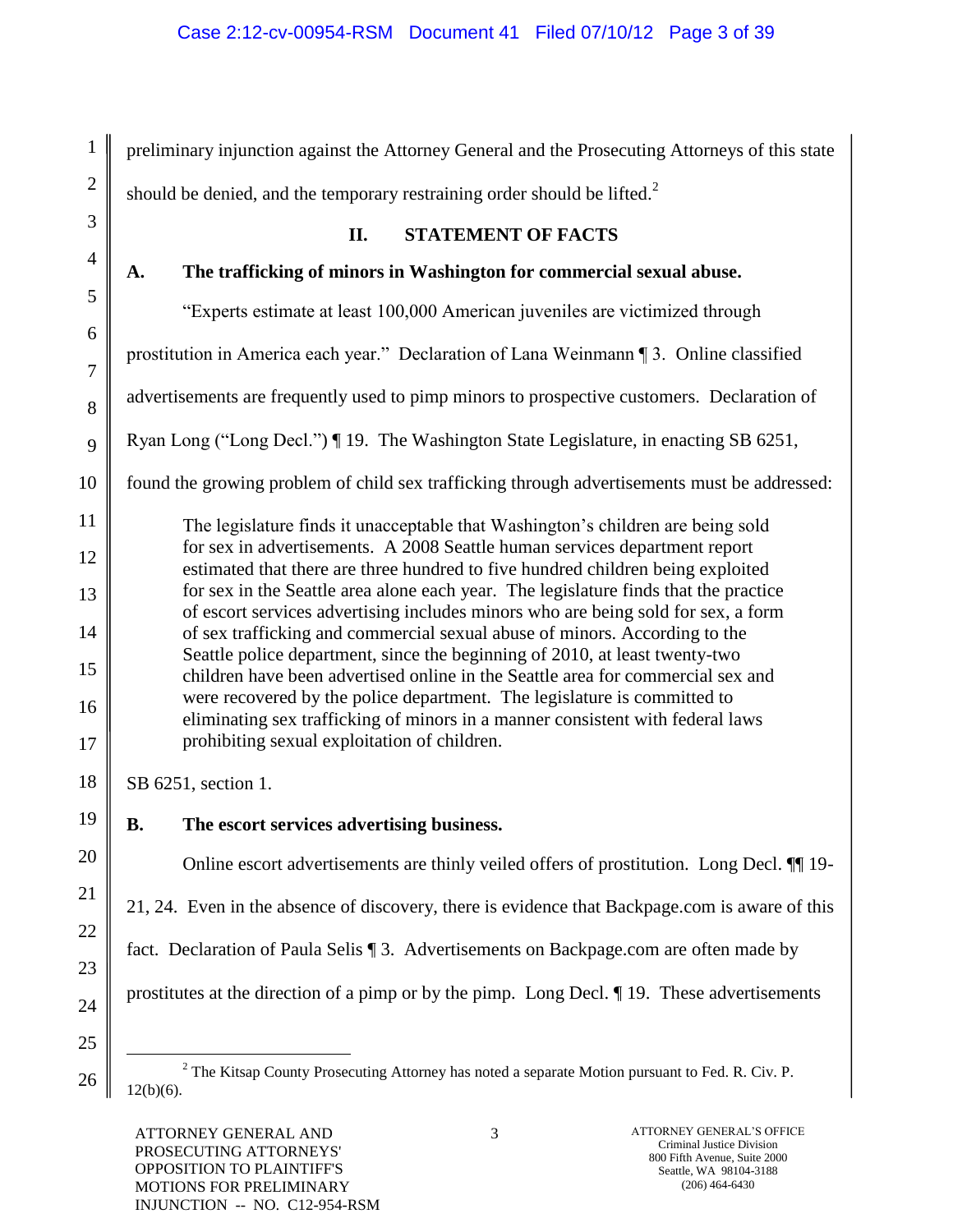### Case 2:12-cv-00954-RSM Document 41 Filed 07/10/12 Page 4 of 39

are frequently paid for by credit card. Long Decl. ¶ 20. In an effort to avoid detection by law enforcement, sometimes the prostitute or pimp uses a third party to post an online advertisement. Long Decl. ¶ 19. Once the advertisement is posted, "dates" are set up via the phone number listed on the advertisement. *Id*. "Dates" for prostitution are also set up in person. Long Decl. ¶ 21. Since 2007, however, over ninety percent of the "dates" leading to arrest by the Seattle Police Department were arranged through advertisements on websites such as Backpage.com. *Id.*

These advertisements are organized by city and state in which the advertisement will appear. Declaration of Rebecca Hartsock ("Hartsock Decl.") ¶¶ 4, 17, 27, 43. Backpage.com provides users a template for creating the advertisement that includes the required fields of "Title," "Description," "Age," "Location" and email address. Hartsock Decl. ¶ 45. Users are also given a template to upload photographs which are reviewed by moderators employed by Backpage.com. Hartsock Decl. ¶ 46.

A recent investigation involving a fifteen year old Washington girl revealed Backpage.com"s efforts to combat sex trafficking are ineffective. Declaration of Todd Novisedlak ¶¶ 5-20. Despite intervention by local police, and its own recognition that the advertisements in question involved an underage child, Backpage.com allowed the posting of nearly identical advertisements no less than ten times in a two week period of time. *Id.*

### **C. Internet Archive's archive of online material.**

The Internet Archive provides free access for researchers, historians, scholars, people with disabilities, and the general public to historical collections that exist in digital format via its website known as the Wayback Machine. Hartsock Decl. ¶¶ 52-53. The Wayback Machine

ATTORNEY GENERAL AND PROSECUTING ATTORNEYS' OPPOSITION TO PLAINTIFF'S MOTIONS FOR PRELIMINARY INJUNCTION -- NO. C12-954-RSM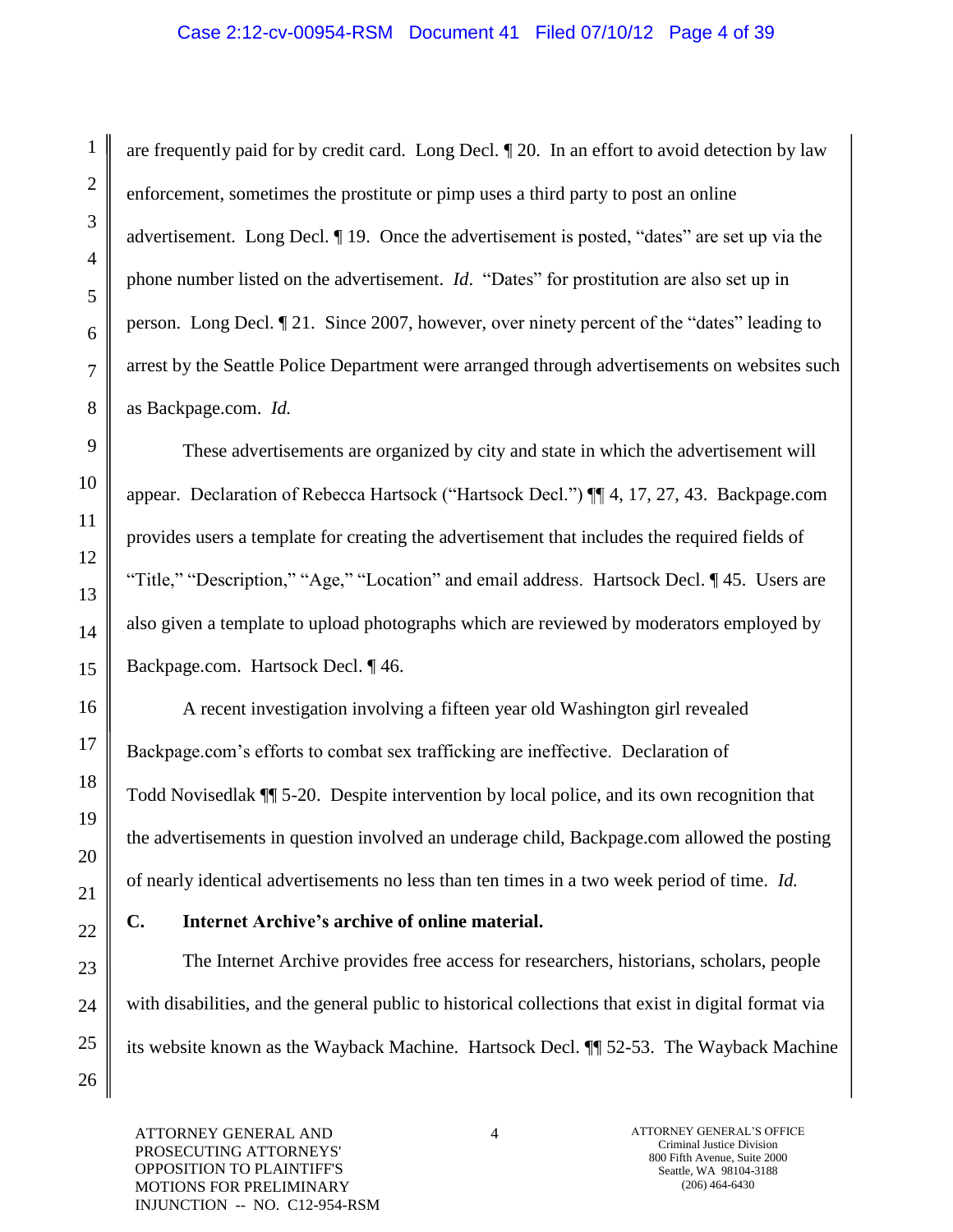# Case 2:12-cv-00954-RSM Document 41 Filed 07/10/12 Page 5 of 39

employs a "Terms of Use" that requires its users to certify that their use of the site is for noncommercial purposes. Hartsock Decl. ¶ 58. The Internet Archive uses a technology that "crawls" through other websites on a periodic basis and posts newly found materials to its site after a lag time of anywhere from six to twenty-four months. Hartsock Decl. ¶¶ 54-56. There is no public access to the materials collected by the Internet Archive until they are indexed and transferred to long-term storage to appear in the Wayback Machine. *Id*. A recent search of the Wayback Machine reveals that the most current historical records of "escort" advertisements from several representative websites, including Backpage.com, are approximately one year old or more. Hartsock Decl. ¶¶ 63, 68, 74.

### **III. ARGUMENT**

# **A. A preliminary injunction is an extraordinary remedy.**

A preliminary injunction is an extraordinary remedy never awarded as of right. *Winter v. NRDC*, 555 U.S. 7, 24 (2008). A plaintiff seeking a preliminary injunction must establish (1) a likelihood of success on the merits; (2) that it is likely to suffer irreparable harm in the absence of preliminary relief; (3) that the balance of hardships tips in its favor; and (4) that the public interest favors an injunction. *Id.* at 20. A plaintiff can also satisfy the first and third elements of the test by raising serious questions going to the merits of its case and a balance of hardships that tips sharply in its favor. *Alliance for the Wild Rockies v. Cottrell*, 632 F.3d 1127, 1135 (9th Cir. 2011).

# **B. Plaintiffs are not likely to succeed on the merits.**

**1. Plaintiffs lack standing to bring this action.**

The standing doctrine represents an essential part of the "case or controversy" requirement of Article III of the United States Constitution. *See Lujan v. Defenders of* 

ATTORNEY GENERAL AND PROSECUTING ATTORNEYS' OPPOSITION TO PLAINTIFF'S MOTIONS FOR PRELIMINARY INJUNCTION -- NO. C12-954-RSM

1

2

3

4

5

6

7

8

9

10

11

12

13

14

15

16

17

18

19

20

21

22

23

24

25

26

5 ATTORNEY GENERAL'S OFFICE Criminal Justice Division 800 Fifth Avenue, Suite 2000 Seattle, WA 98104-3188 (206) 464-6430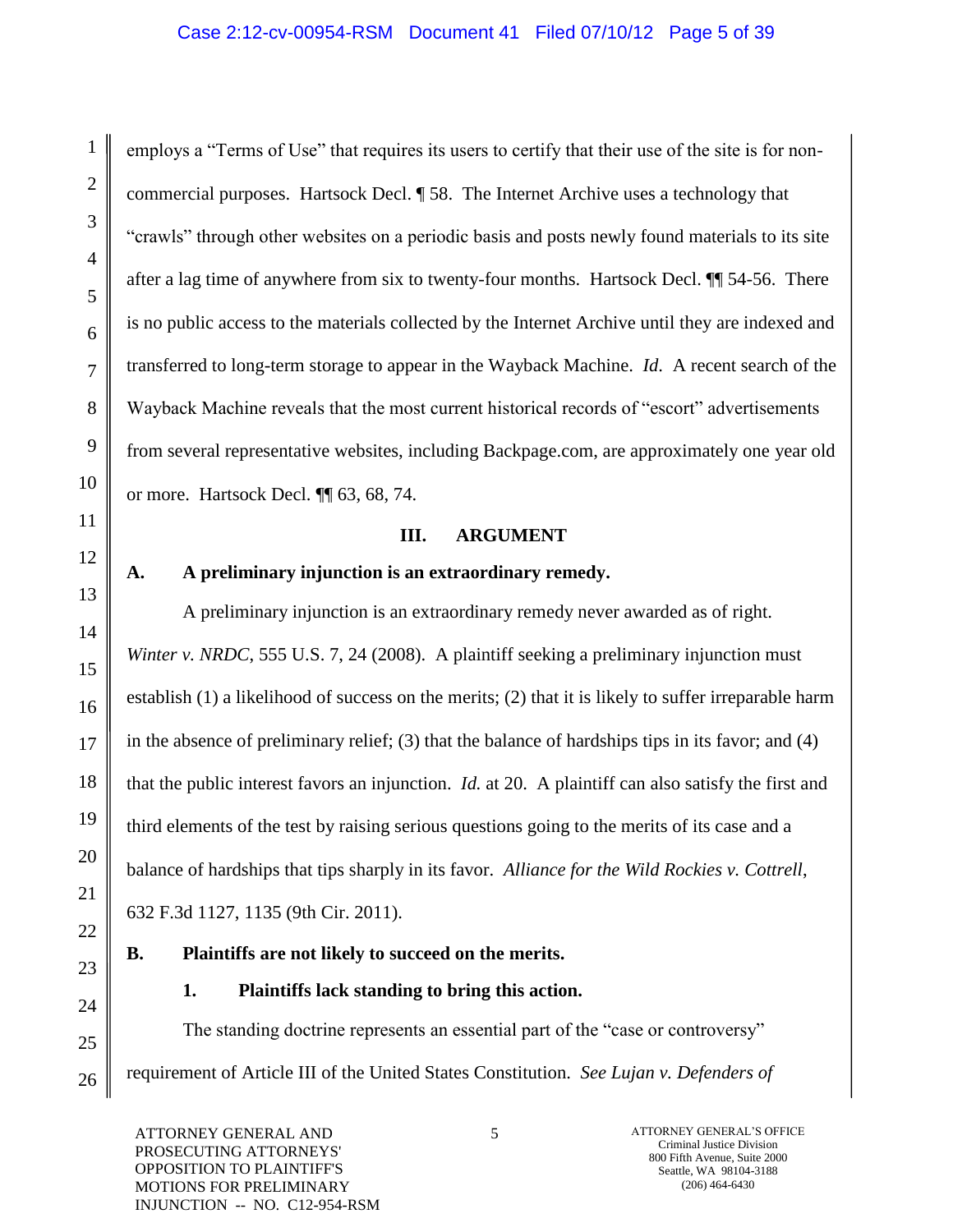1

*Wildlife,* 504 U.S. 555, 560 (1992). Courts analyzing First Amendment facial challenges brought under 42 U.S.C. § 1983 use the Article III standing analysis. *See, e.g., Virginia v. American Booksellers Ass'n*, 484 U.S. 383, 390-93 (1988). At a minimum, the plaintiff must allege that (1) it has suffered an "injury in fact" that is concrete and particularized, and actual or imminent;  $(2)$  the injury is fairly traceable to the defendant's conduct, and  $(3)$  a favorable decision is likely to redress the injury. *See Lujan*, 504 U.S. at 560-61.

In a pre-enforcement facial challenge to a criminal statute on First Amendment grounds, one does not have to first risk exposure to actual arrest or prosecution. *Babbitt v. United Farm Workers Nat'l Union,* 442 U.S. 289, 298 (1979). Nevertheless, the plaintiff must, at a minimum, allege (1) an intention to engage in constitutionally protected conduct that is proscribed by the statute, and (2) a credible threat of prosecution under the statute. *Id*. The court must decide whether the threat of prosecution to the plaintiff bringing suit is more than imaginary or speculative. *Id.* Generalized threats of prosecution will not suffice; instead, there must be a "genuine threat of imminent prosecution." *Thomas v. Anchorage Equal Rights Comm'n,* 220 F.3d 1134, 1139 (9th Cir. 2000). Given this test, each case requires a fact specific determination. Here, neither plaintiff has alleged facts indicating the existence of a genuine threat of imminent prosecution.

Moreover, Internet Archive cannot suffer an actual injury because it does not fall within the scope of SB 6251. Under Internet Archive"s business model, it would not have the required state of mind to "knowingly" participate in advertising of commercial sex acts containing depictions of minors. *See infra* Part 3. SB 6251 addresses actual advertisements which by definition must be capable of conveying a timely offer to engage in a commercial sex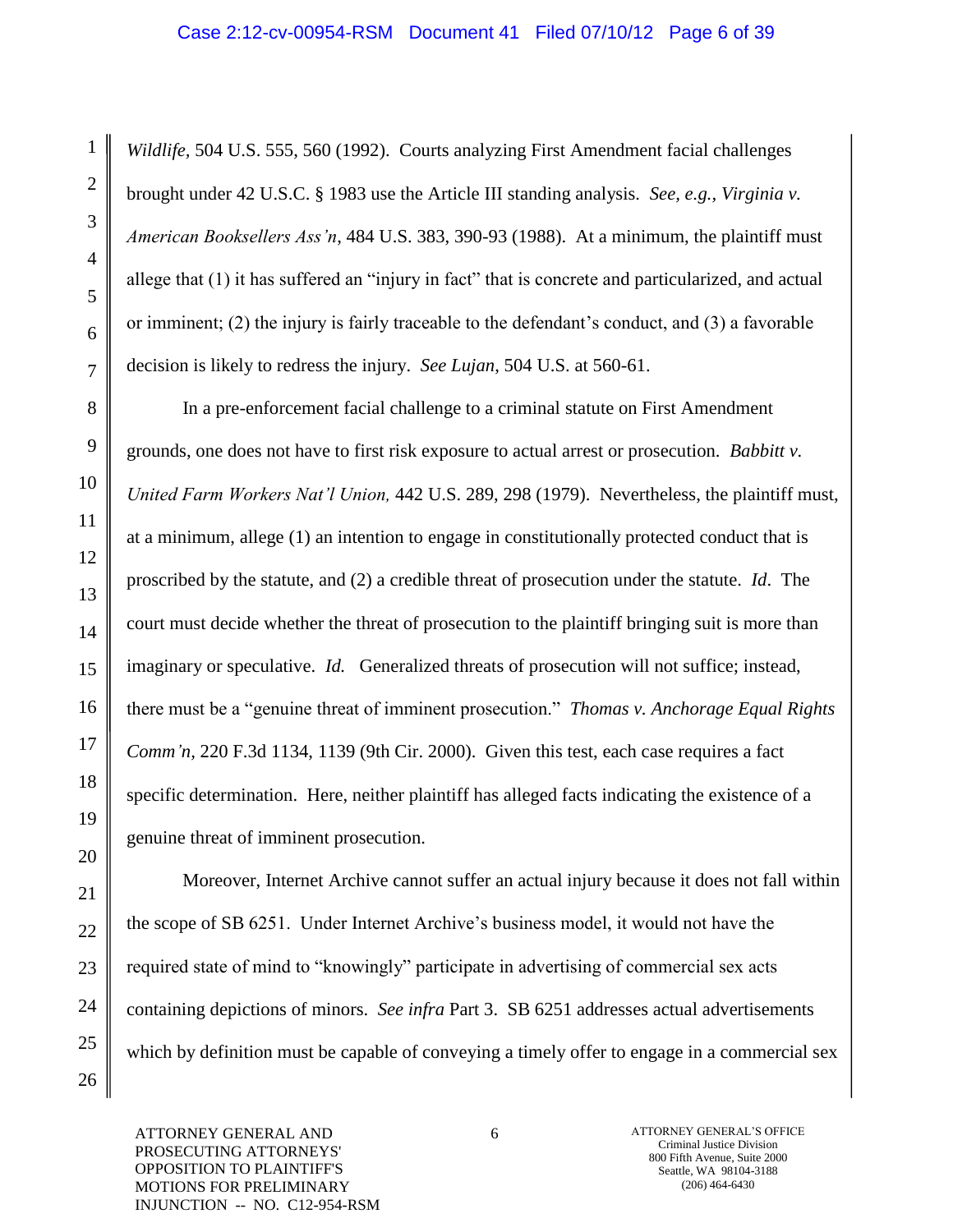act.

1

2

3

4

5

6

7

8

9

10

11

12

13

14

15

16

17

18

19

20

21

22

23

24

25

26

While a plaintiff may demonstrate an actual injury if a statute "chills" it from exercising First Amendment rights, the mere allegation of a subjective chill is no substitute for a claim of specific present objective harm or a threat of specific future harm. *See Laird v. Tatum,* 408 U.S. 1, 13-14 (1972). A plaintiff must present objective evidence to show that the challenged law, regulation, or ordinance will deter it from engaging in constitutionally protected speech. *See Bordell v. General Electric Co.*, 922 F.2d 1057, 1061 (2d Cir. 1991). Here, plaintiffs have made no allegation that their speech has been chilled nor provided evidence of any self-censorship – evidence that would be readily available to them if it existed. There would also be no reason for Internet Archive to engage in any self-censorship as SB 6251 does not affect it.

Plaintiffs also contend that other online service providers face a threat of prosecution under SB 6251. However, a party ordinarily may assert only its own legal rights and not those of third parties not before the court. *See Warth v. Seldin*, 422 U.S. 490, 499 (1975). Plaintiffs are not entitled to invoke the exception from this general rule that was articulated in *Stoianoff v. State of Montana*, 695 F.2d 1214, 1223 (9th Cir. 1983), in which a plaintiff may assert the constitutional rights of others in an overbreadth facial challenge involving protected speech. That exception is not available because SB 6251, if it pertains to protected speech at all, pertains to commercial speech. The overbreadth doctrine does not apply to commercial speech. *See Village of Hoffman Estates v. Flipside,* 455 U.S. 489, 497 (1982). Moreover, even under the exception, a plaintiff still must demonstrate an injury-in-fact to invoke the federal court"s jurisdiction. *Secretary of State of Md. v. Joseph H. Munson Co., Inc.*, 467 U.S. 947,

ATTORNEY GENERAL AND PROSECUTING ATTORNEYS' OPPOSITION TO PLAINTIFF'S MOTIONS FOR PRELIMINARY INJUNCTION -- NO. C12-954-RSM 7 ATTORNEY GENERAL"S OFFICE Criminal Justice Division 800 Fifth Avenue, Suite 2000 Seattle, WA 98104-3188 (206) 464-6430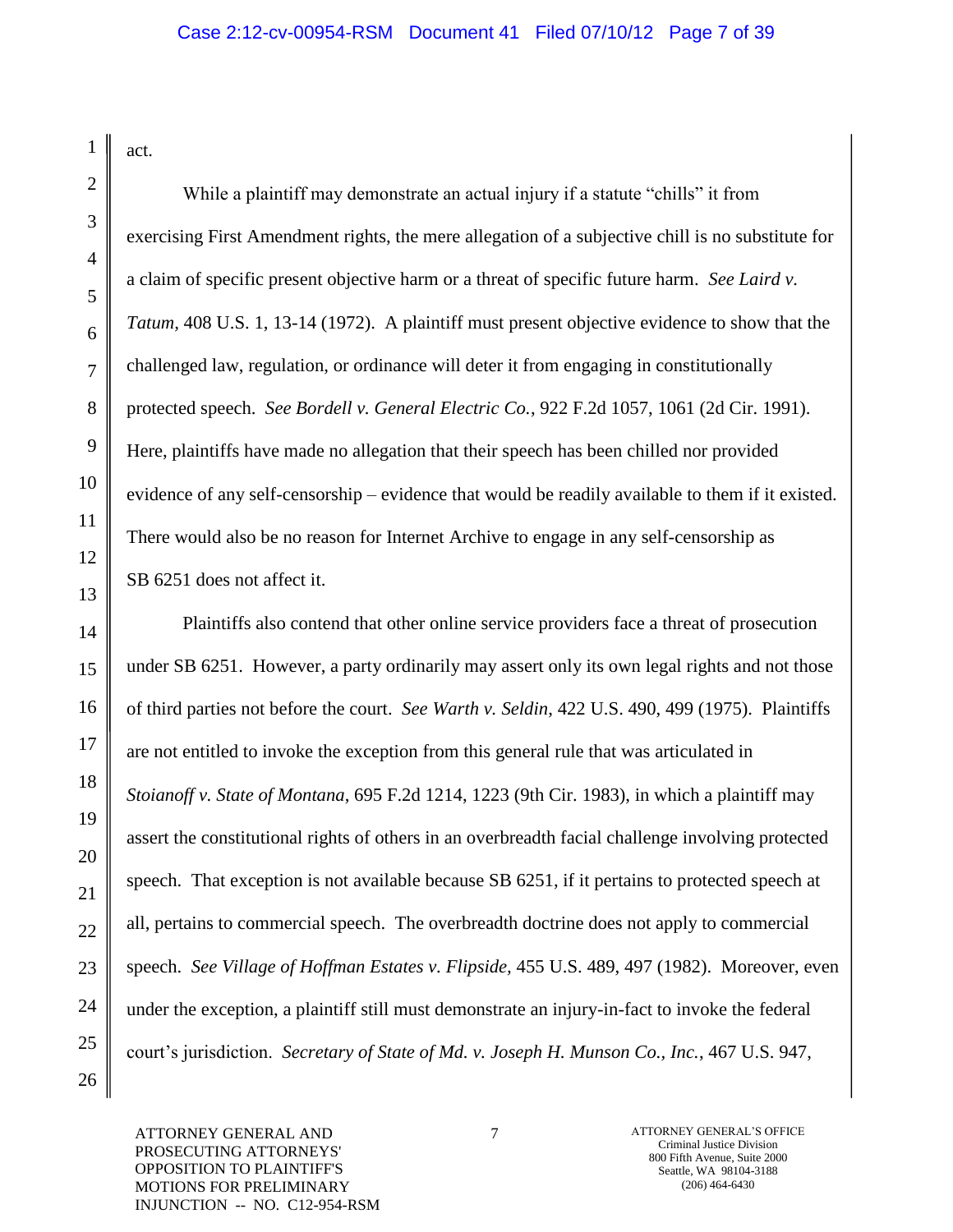958 (1984); *Bordell,* 922 F.2d at 1061. Because plaintiffs here fail to allege an actual injury to themselves, the overbreadth exception to the traditional standing rule cannot provide them with standing in this case.

**2. The Communications Decency Act ("CDA") does not preempt SB 6251.**

Plaintiffs cannot support their claim that section 230 preempts SB 6251. Subsections  $(c)(1)$  and  $(e)(3)$  are explicit statements of Congress's intent. The scope of these subsections is to establish an immunity, which can be asserted depending on the facts of an as-applied proceeding. SB 6251 does not directly impose liability itself prior to an as-applied proceeding, and therefore is not preempted by section 230. Even assuming that SB 6251 imposes liability on its face, plaintiffs" challenge fails for three alternative reasons. First, SB 6251 cannot be invalidated in this facial challenge because it could be applied to persons who are not entitled to protection under section 230. Second, section 230 expressly recognizes that states may enforce "any State law that is consistent with [section 230]," and SB 6251 is such a law. Third, section 230 does not preempt criminal laws generally.

### **a. Section 230, which creates an immunity for an as-applied proceeding, is not a basis to preempt SB 6251.**

Plaintiffs seek to enjoin enforcement of SB 6251 based on section 230 of the CDA, which protects "certain internet-based actors from certain kinds of lawsuits." *Barnes v. Yahoo!, Inc*., 570 F.3d 1096, 1099 (9th Cir. 2009). Plaintiffs, however, misread the CDA. Two subsections of section 230 are relevant. First, subsection  $(c)(1)$  provides that "[n]o] provider or user of an interactive computer service shall be treated as the publisher or speaker of any information provided by another information content provider." Second, subsection (e)(3) provides that "[n]othing in this section shall be construed to prevent any State from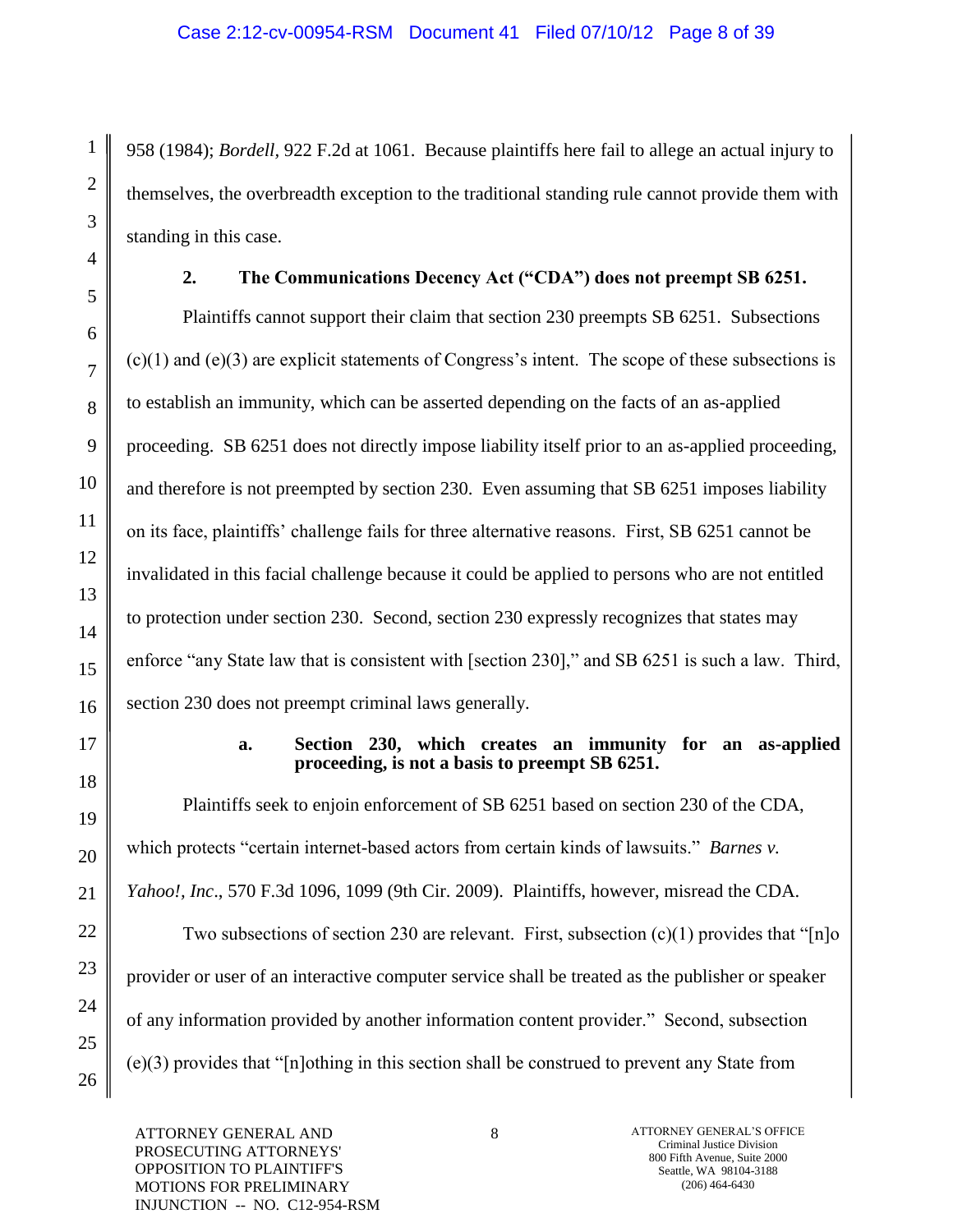### Case 2:12-cv-00954-RSM Document 41 Filed 07/10/12 Page 9 of 39

enforcing any State law that is consistent with this section. No cause of action may be brought and no liability may be imposed under any State or local law that is inconsistent with this section."

The scope of subsections  $(c)(1)$  and  $(e)(3)$  is well established. When they are read together, subsection  $(c)(1)$  protects from liability: (1) a provider or user of an interactive computer service, (2) whom a plaintiff seeks to treat, under a state law cause of action, as a publisher or speaker, (3) of information provided by another information content provider. *Barnes*, 570 F.3d at 1100-01. "By its terms . . . section (c)(1) only ensures that in certain cases an internet service provider will not be "treated" as the "publisher or speaker" of third-party content for the purposes of another cause of action." *Id*. at 1101. "Section 230 of the CDA immunizes providers of interactive computer services against liability arising from content created by third parties . . . ." *Fair Housing Council of San Fernando Valley v. Roommates.com, LLC*, 521 F.3d 1157, 1162 (9th Cir. 2008) (*en banc*). This grant of immunity applies only if the interactive computer service provider is not also an information content provider. *Id*.

In a cause of action under state law for civil liability, section 230 can be asserted as a basis to dismiss a claim. *See, e.g., Barnes*, 570 F.3d at 1105 (involving a motion to dismiss a state law claim for negligent provision of services based on section 230); *Perfect 10, Inc. v. CCBill LLC*, 488 F.3d 1102, 1109, 1119 (9th Cir. 2007) (involving summary judgment on state intellectual property claims based on section 230); and *Carafano v. Metrosplash.com, Inc.*, 339 F.3d 1119, 1125 (9th Cir. 2003) (involving summary judgment on state tort claims based on section 230). If a state were to initiate a prosecution or other action such as a search warrant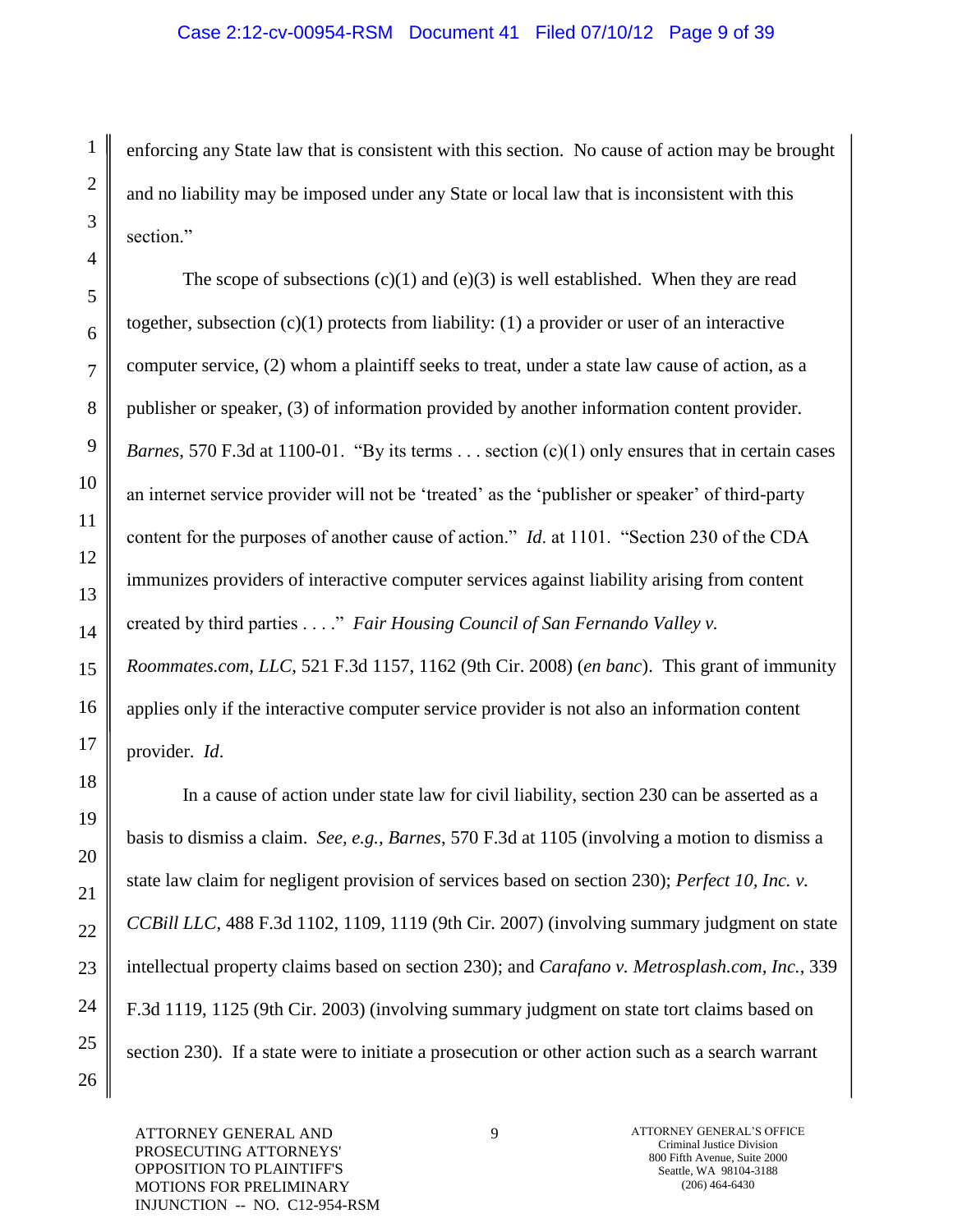## Case 2:12-cv-00954-RSM Document 41 Filed 07/10/12 Page 10 of 39

under a state criminal law, section 230, if it applies in the criminal context, would have the same effect as it does under state civil law  $-$  it is an immunity that can be asserted by a defendant. The two unpublished cases cited by Backpage.com confirm that, if section 230 applies to state criminal laws, it is an immunity.<sup>3</sup> See People v. Gourlay, No. 278214, 2009 WL 529216, at \*1 (Mich. Ct. App. Mar. 3, 2009) (involving a prosecution) and *Voicenet Commc'ns, Inc. v. Corbett*, No. 04-1318, 2006 WL 2506318, at \*1 (E.D. Pa. Aug. 30, 2006) (involving execution of a search warrant).

Plaintiffs' assertion that section 230 preempts SB 6251 on its face fails under preemption analysis. Federal law preempts state law in three circumstances. *English v. General Elec. Co.*, 496 U.S. 72, 78-79 (1990). First, Congress can explicitly define the extent to which its enactments preempt state law. Second, in the absence of explicit statutory language, state law is preempted where it regulates conduct in a field that Congress intended the federal government to occupy exclusively. Third, state law is preempted to the extent that it actually conflicts with federal law. *Id*. at 78-79.

Subsection (e)(3) of section 230 is an explicit statement of Congressional intent: "[n]o cause of action may be brought and no liability may be imposed under any State or local law that is inconsistent with this section." (Emphasis added.) Courts have interpreted the plain language of section 230 to create an immunity when an interactive computer service provider is not also an information content provider. Accordingly, an internet-based actor, in a civil or criminal proceeding, may assert section 230 immunity and may succeed, depending on the facts. Section 230 does not, however, preempt SB 6251 on its face.

 $\overline{a}$ 

1

2

3

4

5

6

7

8

9

10

11

12

13

14

15

16

17

18

19

20

21

<sup>23</sup> 24 25 26

<sup>&</sup>lt;sup>3</sup> See infra Part 2.b.ii for the argument that section 230 does not apply to state criminal laws.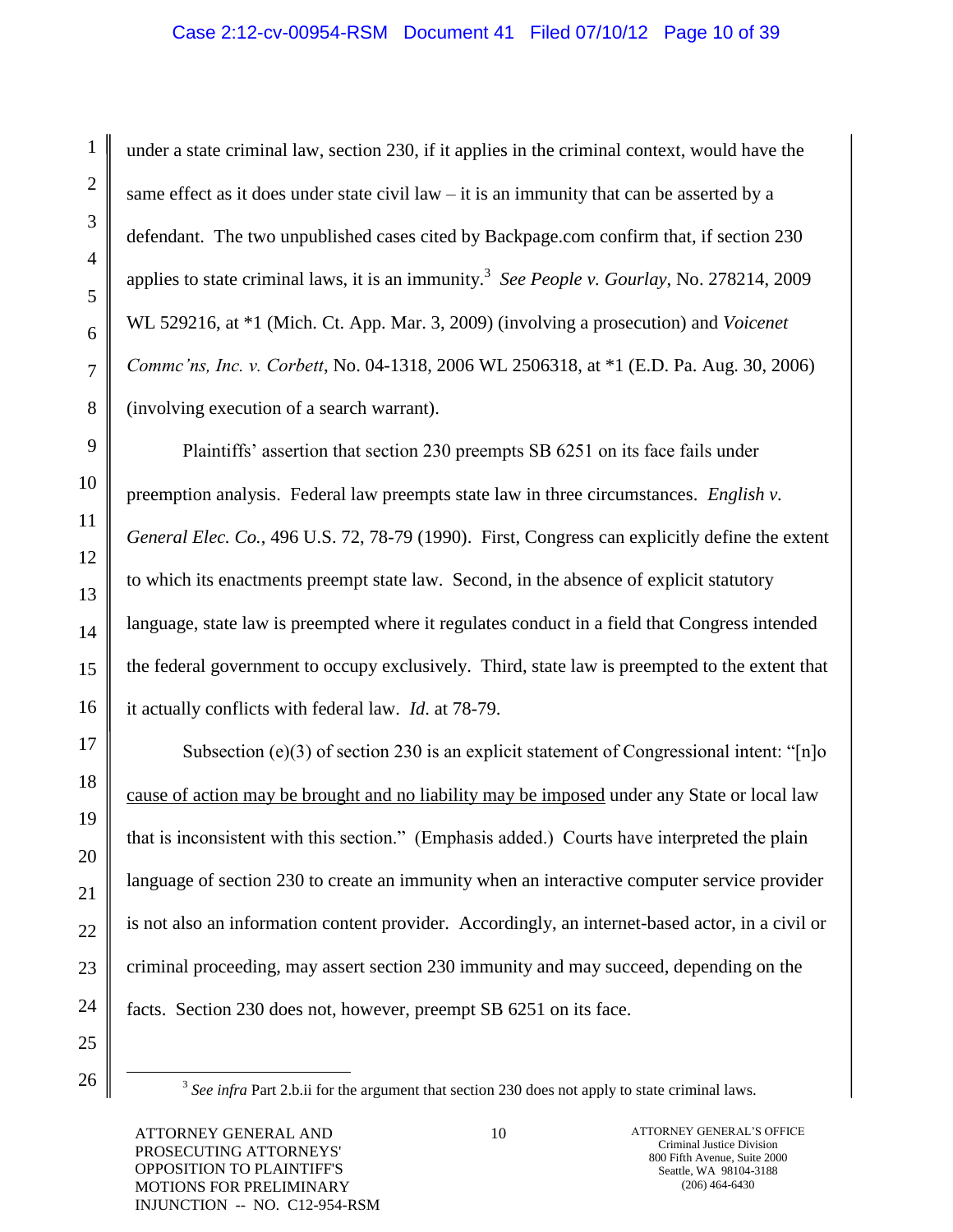**b. Even if section 230 were a basis to preempt a law on its face, it does not preempt SB 6251.** 

#### **(1) SB 6251 could be applied in circumstances in which section 230 immunity is not available and, therefore, survives a facial preemption challenge.**

In a facial preemption case, the Ninth Circuit applies the facial challenge standard from *United States v. Salerno*, 481 U.S. 739 (1987). *Sprint Telephony PCS v. County of San Diego*, 543 F.3d 571, 579 n.3 (9th Cir. 2008). Under *Salerno*, "the challenger must establish that no set of circumstances exists under which the Act would be valid." *Salerno*, 481 U.S. at 745. *See, e.g., U.S. v. Bynum*, 327 F.3d 986, 990-91 (9th Cir. 2003) (rejecting a facial challenge to a federal criminal law that had been constitutionally applied).

Here, SB 6251 could apply in circumstances in which section 230 immunity is not available. First, SB 6251 applies to advertisements in "print media." This plainly does not implicate section 230. Second, SB 6251 applies to persons who post ads in electronic media. They would not be entitled to section 230 immunity because they are information content providers. Third, even for interactive computer service providers, section 230 immunity is not automatically available. It does not apply when an interactive computer service provider is also an information content provider. *See Anthony v. Yahoo! Inc*., 421 F. Supp. 2d 1257, 1262- 63 (N.D. Cal. 2006) (plaintiff alleged that website created false dating profiles). Nor does it apply when an interactive service provider helps to develop unlawful content by contributing materially to the alleged illegality of the conduct of the parties posting the content. *See Fair Housing Council*, 521 F.3d at 1168 (provider of on-line roommate-matching service responsible for discriminatory preferences in users" profiles); *Federal Trade Commission v. Accusearch, Inc.,* 570 F.3d 1187, 1198-99 (10th Cir. 2009) (provider of service for accessing

ATTORNEY GENERAL AND PROSECUTING ATTORNEYS' OPPOSITION TO PLAINTIFF'S MOTIONS FOR PRELIMINARY INJUNCTION -- NO. C12-954-RSM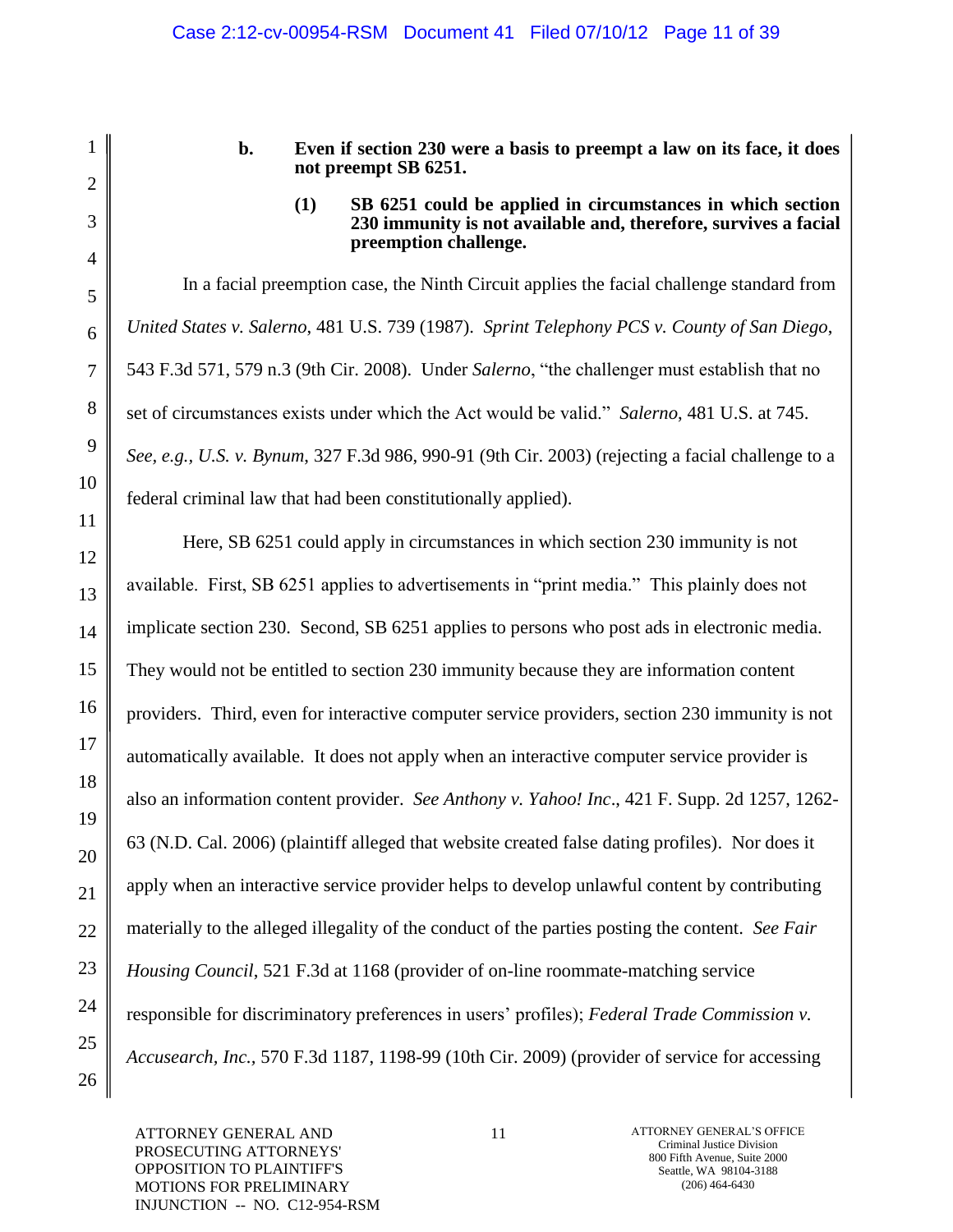# Case 2:12-cv-00954-RSM Document 41 Filed 07/10/12 Page 12 of 39

personal telephone records responsible for the conduct of the third-party contributors who were unlawfully obtaining the records). $4$ 

There are additional reasons that section 230 immunity may not apply in a given application. For example, section 230 may not apply to injunctive relief. *See Mainstream v. Loudoun Board of Trustees of Library*, 24 F. Supp. 2d 552, 561 (E.D. Va. 1998) ("§230 provides immunity from actions for damages; it does not, however, immunize defendant from an action for declaratory and injunctive relief"); *but see Noah v. AOL Time Warner, Inc.,* 261 F. Supp. 2d 532, 539-40 (E.D. Va. 2003) (applying section 230 immunity to a claim for injunctive relief). Also, section 230 may not bar suits seeking to treat plaintiffs as distributors rather than as publishers. *See Batzel v. Smith*[, 333 F.3d 1018, 1027 n.10](http://www.lexis.com/research/buttonTFLink?_m=c66d61793ebb60917f02b472f738ae8e&_xfercite=%3ccite%20cc%3d%22USA%22%3e%3c%21%5bCDATA%5b570%20F.3d%201096%5d%5d%3e%3c%2fcite%3e&_butType=3&_butStat=2&_butNum=169&_butInline=1&_butinfo=%3ccite%20cc%3d%22USA%22%3e%3c%21%5bCDATA%5b333%20F.3d%201018%2c%201027%5d%5d%3e%3c%2fcite%3e&_fmtstr=FULL&docnum=1&_startdoc=1&wchp=dGLbVzB-zSkAb&_md5=926cff1f804d20f6f72e95f00c4c1ad9) (9th Cir. 2003). ("We ... need not decide whether  $\S 230(c)(1)$  encompasses both publishers and distributors.")

Because SB 6251 has valid applications regardless of whether section 230 immunity would be available in some applications, it survives plaintiffs' facial preemption challenge.

### **(2) Alternatively, SB 6251 is not preempted because it is consistent with the CDA and federal criminal laws.**

An alternative basis to uphold SB 6251 against plaintiffs" facial preemption challenge is that it is consistent with section 230 and federal criminal laws. Section 230 provides that "[n]othing in this section shall be construed to prevent any State from enforcing any State law that is consistent with this section." 47 U.S.C. § 230(e)(3). Plainly, Congress did not intend to preempt state laws that are consistent with section 230. SB 6251 is consistent with section 230 because it complies with Congress"s purposes in enacting the CDA and is substantially similar to federal criminal laws regarding sexual exploitation of children that Congress specified are  $\overline{a}$ 

<sup>4</sup> Discovery would be required to determine whether plaintiffs are ever information content providers or ever contribute materially to illegal conduct underlying a specific advertisement.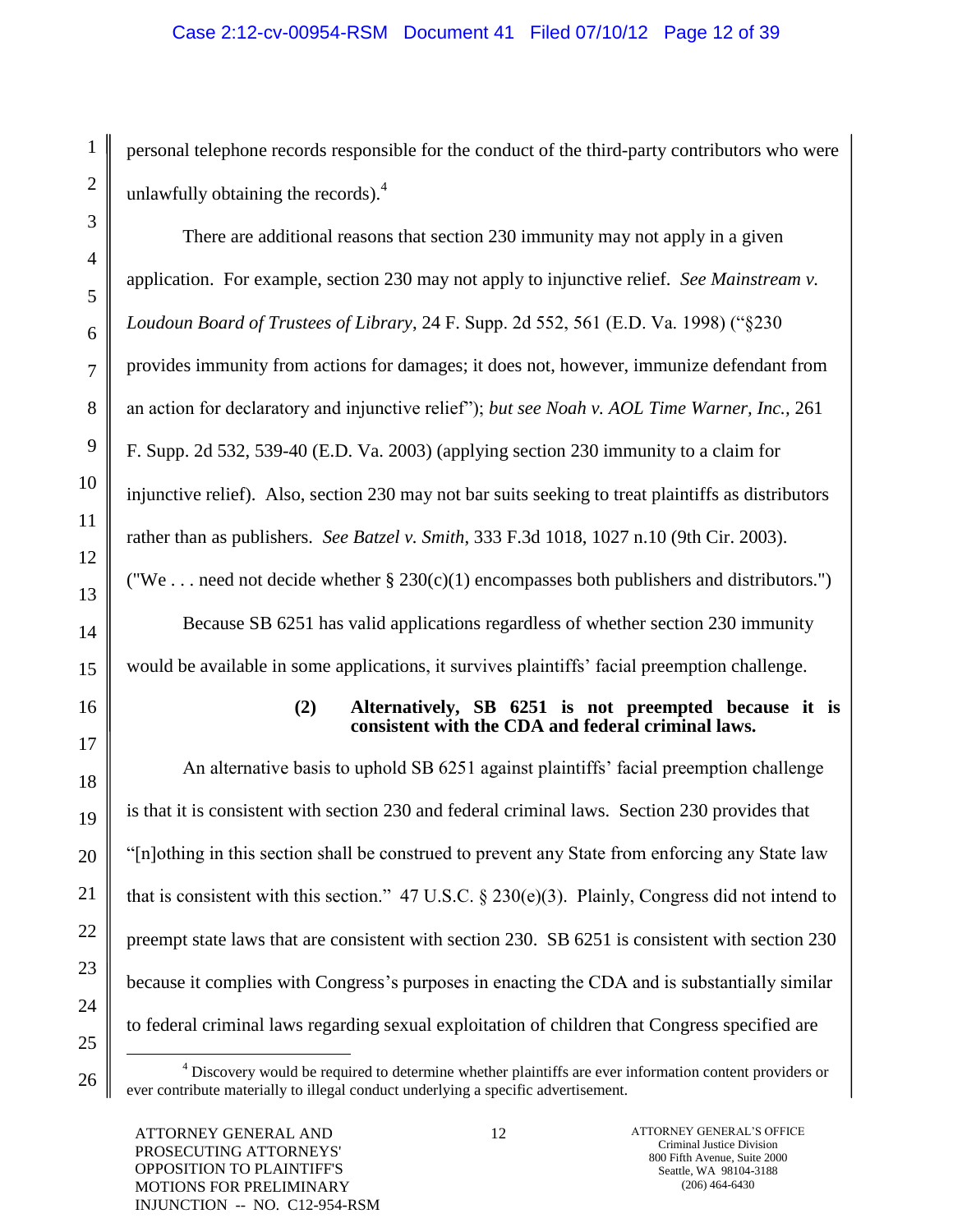### Case 2:12-cv-00954-RSM Document 41 Filed 07/10/12 Page 13 of 39

not subject to section 230"s protection from liability. Congress identified three purposes in enacting section 230, two of which are relevant here – to promote the continued development of the internet as a forum for exchanging ideas, and to ensure vigorous enforcement of criminal laws – especially in the areas of obscenity, stalking and harassment. 18 U.S.C.  $\S$ § 230(b)(1),  $(2)$ , and  $(5)$ .<sup>5</sup>

SB 6251 targets advertising of commercial sex abuse of a minor. It is consistent, therefore, with Congress"s purpose to promote the continued development of the internet as a forum for the meaningful exchange of ideas. SB 6251 applies only to speech about illegal conduct, which is not protected speech. *See infra* Part 4.a. This is because the law requires proof that an advertisement is knowingly published, disseminated or displayed for a commercial sex act, which is illegal whether it involves adults or minors. This predicate requirement distinguishes it from other criminal statutes that would apply to activities that would be lawful for adults to engage in, but unlawful for minors. For example, a statute that required age verification for viewing pornography online might interfere with the free speech of adults who may lawfully do so. Because of the limited application of SB 6251 to unprotected speech – knowing publication of advertisements for commercial sex acts – it has no impact on the speech that Congress intended to protect in adopting the CDA.

Second, and of substantial importance here, SB 6251 is consistent with Congress's purpose of ensuring the vigorous enforcement of criminal laws. SB 6251 is similar to the federal statutes that Congress singled out as exempt from section 230"s liability protection. Subsection (e)(1) provides:

 $5$  Congress's third purpose – to encourage the development and utilization of blocking and filtering technologies, is not implicated by SB 6251.

 $\overline{a}$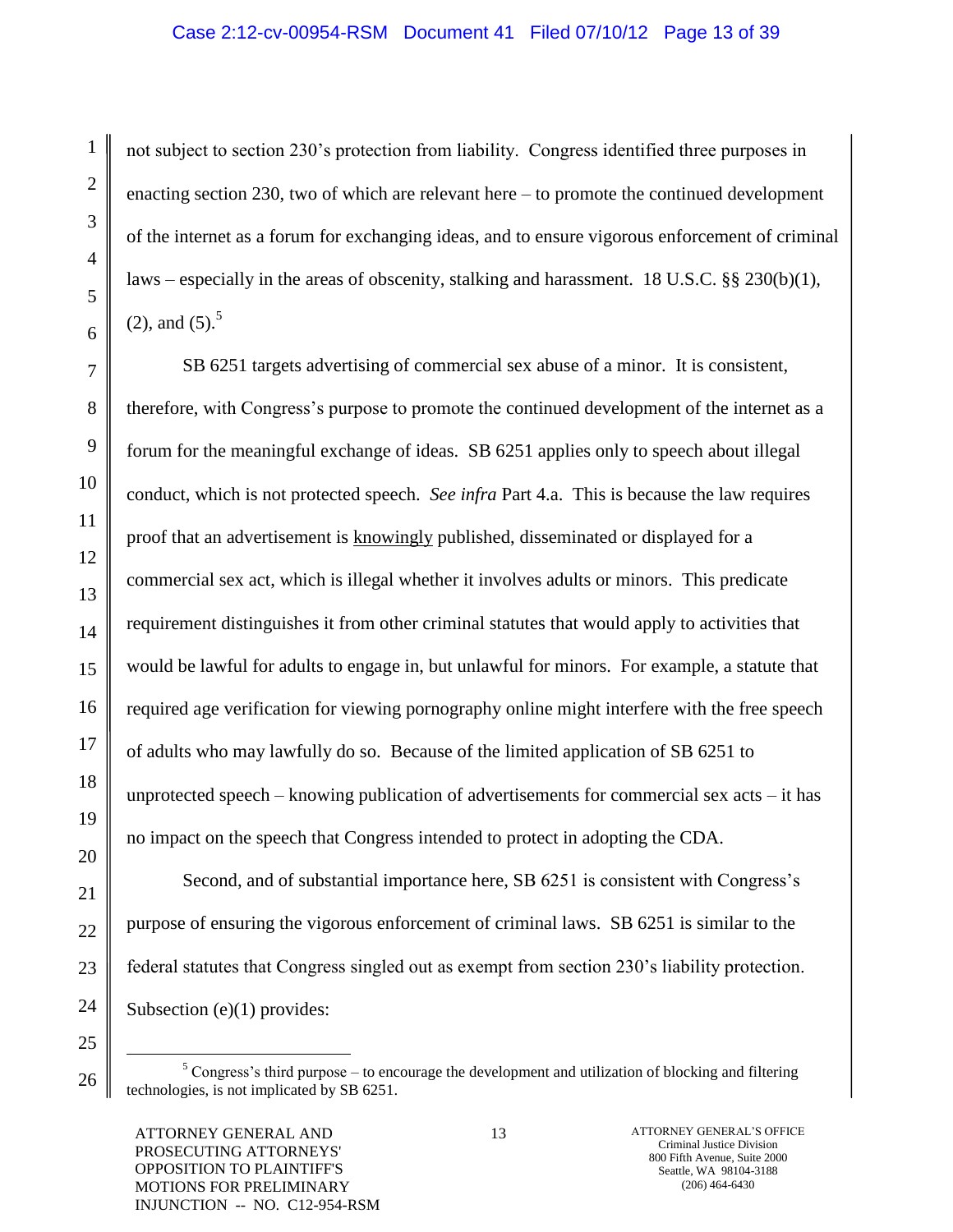# Case 2:12-cv-00954-RSM Document 41 Filed 07/10/12 Page 14 of 39

No effect on criminal law.

Nothing in this section shall be construed to impair the enforcement of section 223 or 231 of this title, chapter 71 (relating to obscenity) or 110 (relating to sexual exploitation of children) of title 18, or any other federal criminal statute.

This explicit exemption shows that Congress did not perceive criminal sanctions – especially in the areas of obscenity and child sexual exploitation – to pose a threat to continued development of the internet as a forum for ideas. SB 6251 is entirely consistent with this purpose of prohibiting the transmission of child pornography and obscenity. In addition, SB 6251 is consistent with specific federal criminal statutes – particularly 18 U.S.C. § 1591, which pertains to sex trafficking of children. Under Section 1591, anyone who knowingly benefits financially from knowingly or with reckless disregard for the fact causing a person under the age of 18 to engage in a commercial sex act is guilty of a criminal offense. SB 6251 similarly addresses the problem of individuals or entities that profit from the prostitution of minors. While 18 U.S.C. § 1591 attacks the knowing profiting from underage prostitution, SB 6251 attacks the knowing advertising of it. These two approaches are entirely consistent.

It is true that SB 6251 is not identical to these federal statutes, but section 230 does not require it to be. SB 6251 is only required to be "consistent" with section 230, which exempts similar federal criminal statutes. *See* 47 U.S.C. § 230(e)(3). Because section 230 does not define the term "consistent," the ordinary meaning of the word applies in this case. "Consistent" means "in agreement with, compatible, or conforming to the same principles or course of action. . . ." *Orthopaedic Hospital v. Belshe*, 103 F.3d 1491, 1496 (9th Cir. 1997) (citing Webster's II New Riverside University Dictionary, c. 1984). In this case, the federal criminal statutes are in agreement with, compatible to and conform to the same principles as SB 6251.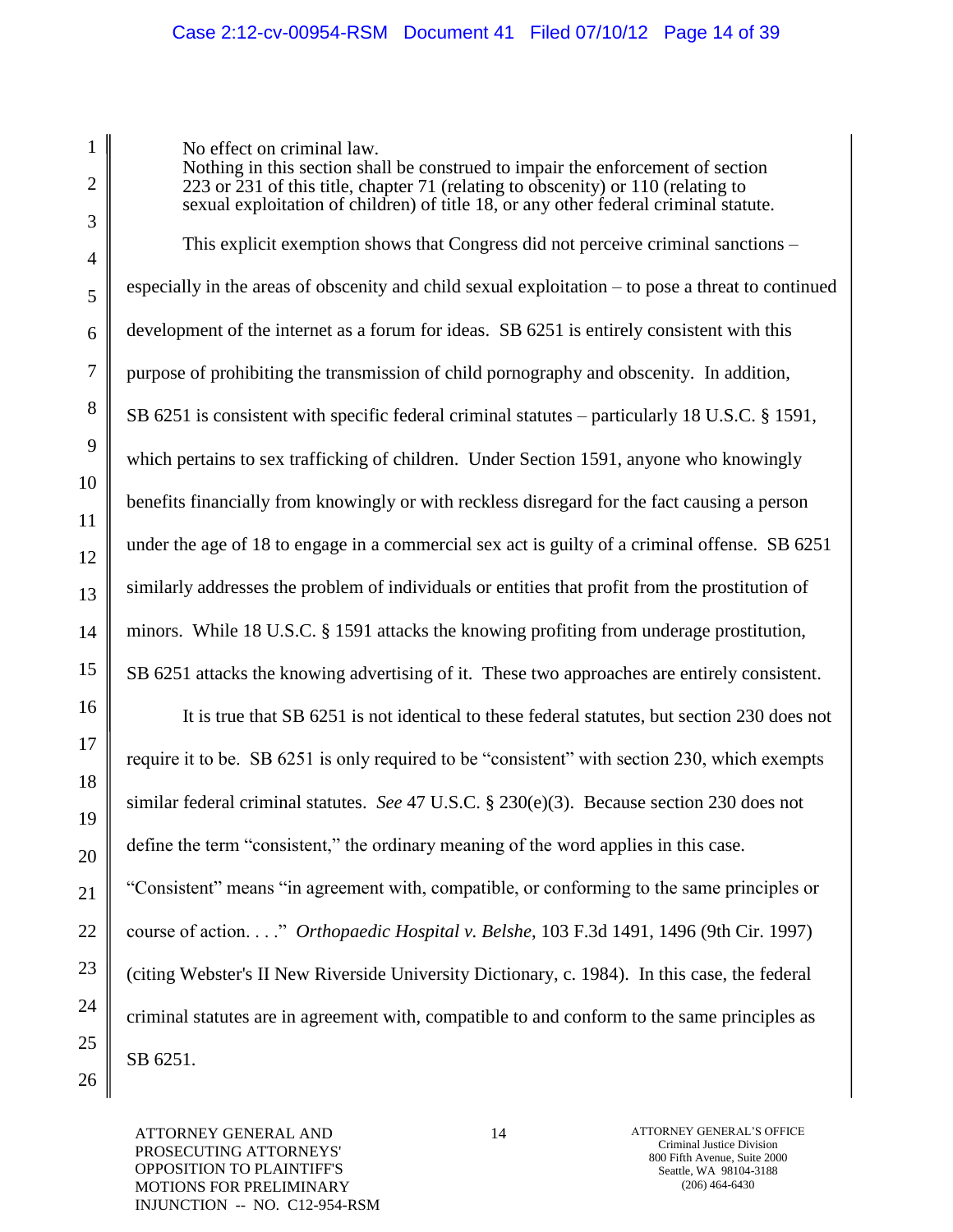# Case 2:12-cv-00954-RSM Document 41 Filed 07/10/12 Page 15 of 39

Plaintiffs argue that Congress intended that any state criminal laws must not only be consistent with federal criminal laws but must also be consistent with subsection  $(c)(1)$ , which provides that interactive computer service providers shall not be treated as speakers or publishers of information provided by another information content provider. If Congress had intended such a result, it would have provided that "[n]othing in this section shall be construed to prevent any State from enforcing any State law that is consistent with subsection (c)(1) above." Instead, Congress expressly provided that states may enforce any state law that is consistent with all of section 230, and not just to the subsection under which plaintiffs seek shelter. SB 6251 is consistent with section 230 and may be enforced.

Finally, while SB 6251 is a criminal law that is consistent with section 230, and therefore not preempted, Congress also did not intend to preempt state criminal laws generally. This presents a separate basis to conclude that SB 6251 is not preempted. As noted above, subsection(e) $(1)$ , which provides that section 230 shall not be construed to impair enforcement of federal criminal statutes, carries the broader title: "[n]o effect on criminal law." This title is helpful in interpreting the meaning of subsection( $e$ )(1) because it was included in the amendment which created subsection (e)(1). 141 Cong. Rec. H8468 (Aug. 4, 1995). *West Coast Truck Lines, Inc., v. Arcata Community Recycling Center, Inc.*, 846 F.2d 1239, 1243 (9th Cir. 1988) (citation omitted). ("Although titles cannot expand the meaning of a statute, they may be helpful in interpreting ambiguities within the context of the statute.") The broad reference in the title clearly shows Congress's intent that section 230 not impair enforcement of either state or federal criminal laws.

Additionally, the legislative history indicates that Congress intended that section 230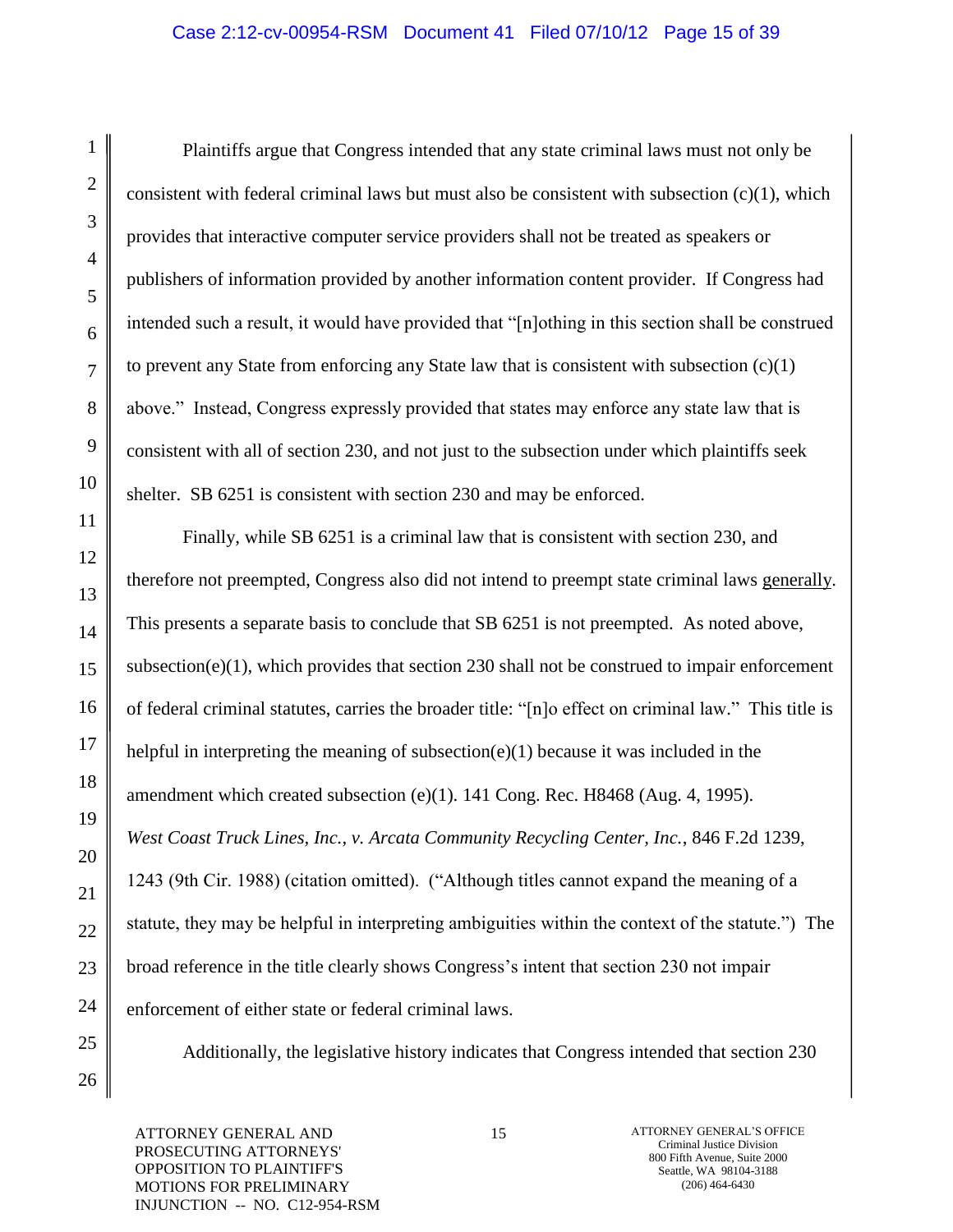# Case 2:12-cv-00954-RSM Document 41 Filed 07/10/12 Page 16 of 39

 $\overline{a}$ 

would only preempt civil laws.<sup>6</sup> The conference agreement states, "[t]his section provides "Good Samaritan" protections from civil liability for providers or users of an interactive computer service for actions to restrict or to enable restrictions on access to objectionable online material. . . ." 142 Cong. Rec. H1130 (Jan. 31, 1996) (emphasis added). The Ninth Circuit has recognized Congress"s intent to provide immunity from civil liability. *Carafano*, 339 F.3d at 1124. ("Congress made a policy choice . . . not to deter harmful online speech through the separate route of imposing tort liability on companies that serve as intermediaries for other parties' potential injurious messages.")

The unpublished decisions that plaintiffs cite do not provide any reason to conclude that their argument is correct. *People v. Gourlay* involved a state prosecution related to child pornography on a website. 2009 WL 529216, \*1. The court rejected the defendant"s assertion of section 230 immunity because he helped create and develop the pornography, making him a content provider. *Id.* at \*5. While the court speculated that section 230 might apply in a criminal case, *see id*., these portions of the opinion are dicta. *Voicenet Communications, Inc. v. Corbett* involved civil litigation that arose after the execution of a criminal search warrant against an entity that asserted that it qualified for section 230 immunity. 2006 WL 2506318, \*1. The court decided that section 230 applies to state criminal laws, which was relevant to the status of the civil litigation. *Id*. at \*3-4. *Voicenet* is not, however, controlling authority.

There is no clear and manifest congressional purpose to preempt state criminal laws, and controlling authority involves applications of section 230 in the civil context only.

<sup>&</sup>lt;sup>6</sup> This court should look to the legislative history and intent of Congress to resolve the question regarding state criminal laws. *U.S. v. Universal C. I. T. Credit Corp*., 344 U.S. 218, 221 (1952). ("[The Court] may utilize, in construing a statute not unambiguous, all the light relevantly shed upon the words and the clause and the statute that express the purpose of Congress".)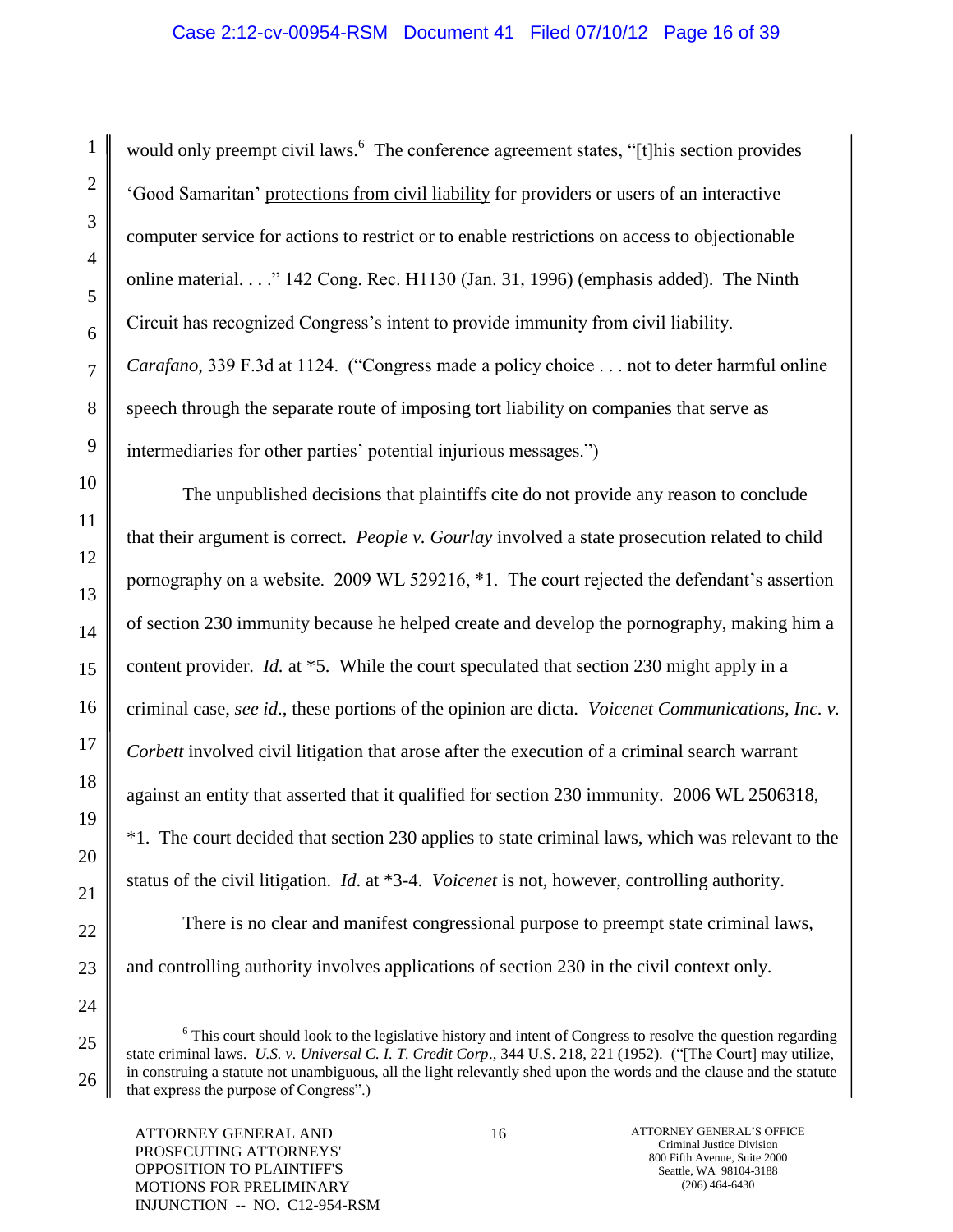Accordingly, this Court should conclude that section 230 does not apply to state criminal laws<sup>7</sup>

Plaintiffs cannot support their claim that section 230 preempts SB 6251. Section 230 creates an immunity for as-applied proceedings and is not a basis to preempt SB 6251. Even assuming section 230, as an immunity, could be analyzed as a basis to facially preempt SB 6251, it does not. First, a preemption challenge fails under *Salerno*. Second, SB 6251 is consistent with section 230. Third, section 230 does not preempt criminal laws generally.

# **3. SB 6251 does not create a strict liability crime.**

Plaintiffs" second basis for requesting an injunction against enforcement of SB 6251 in its entirety is their allegation that it creates a strict liability crime in violation of the First and Fourteenth Amendments. To support a facial challenge, plaintiffs must show that no set of circumstances exists under which SB 6251 would be valid. *Salerno*, 481 U.S. at 745. Under this test, a facial challenge to SB 6251 on the ground that it creates strict liability fails because there could be applications of SB 6251 in which a defendant would have a level of knowledge that would moot the question whether he or she was being held to a strict liability standard. Additionally, any misguided attempt to impose a strict liability standard in a given prosecution would be subject to an as-applied challenge at that time, thus preserving the constitutionality of SB 6251.

Plaintiffs" challenge also fails on the merits. The central premise of their argument is that SB 6251 imposes criminal liability without any scienter requirement. Citing a list of

 $\overline{a}$ 

 $<sup>7</sup>$  This question whether section 230 preempts criminal laws generally involves conflict preemption rather</sup> than express preemption. The interpretation of the title of subsection  $(e)(1)$  and the legislative history show that conflict preemption does not arise. *See, e.g., English*, 496 U.S. at 87-88 (discussing congressional purpose and legislative history in holding that conflict preemption did not apply).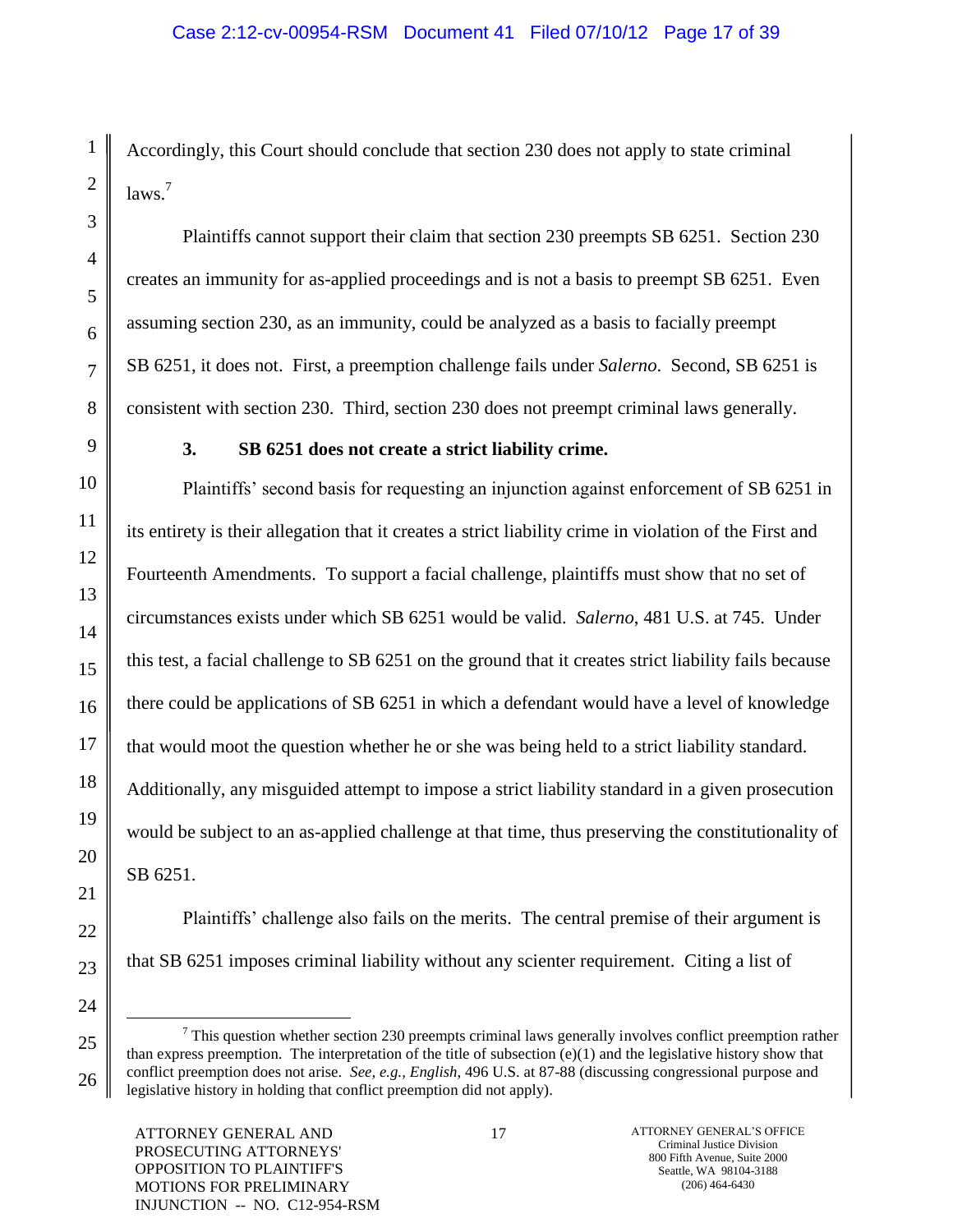1 2 3 4 5 6 7 8  $\overline{Q}$ 10 11 12 13 14 15 16 17 18 19 20 21 22 23 24 25 websites which do not operate so-called escort service advertising sections, Backpage.com argues that these websites will be swept into the allegedly broad reach of liability under SB 6251. Plaintiffs" argument is based on an erroneous premise – that the statute does not contain a scienter requirement. **a. SB 6251 requires scienter for all elements except the age of the minor.** SB 6251 must be interpreted to require scienter for all elements except the age of the minor depicted in the advertisement.<sup>8</sup> Two provisions of SB 6251 are relevant. First, section 2, subsection (1) states: A person commits the offense of advertising commercial sexual abuse of a minor if he or she knowingly publishes, disseminates, or displays, or causes directly or indirectly, to be published, disseminated, or displayed, any advertisement for a commercial sex act, which is to take place in the state of Washington and that includes the depiction of a minor. (Emphasis added). Second, section 2, subsection (2) states: In a prosecution under this statute it is not a defense that the defendant did not know the age of the minor depicted in the advertisement. It is a defense, which the defendant must prove by a preponderance of the evidence, that the defendant made a reasonable bone fide attempt to ascertain the true age of the minor depicted in the advertisement by requiring, prior to publication, dissemination, or display of the advertisement, production of a driver's license, marriage license, birth certificate, or other governmental or educational identification card or paper of the minor depicted in the advertisement and did not rely solely on oral or written representations of the minor"s age, or the apparent age of the minor as depicted. In order to invoke the defense, the defendant must produce for inspection by law enforcement a record of the identification used to verify the age of the person depicted in the advertisement. Section 2, subsection (1) of SB 6251 uses the word "knowingly" to modify "publishes, disseminates, or displays . . . any advertisement for a commercial sex act." The use of the word "knowingly" shows that the Legislature intended to require some mental state for the  $\overline{a}$ 8 In a facial challenge, a federal court may interpret a state law, *see, e.g., Flipside*, 455 U.S. at 500-03 (interpreting a local ordinance in a vagueness facial challenge), and may consider any limiting construction that a

state court has proffered. *Id*. at 495, n.5.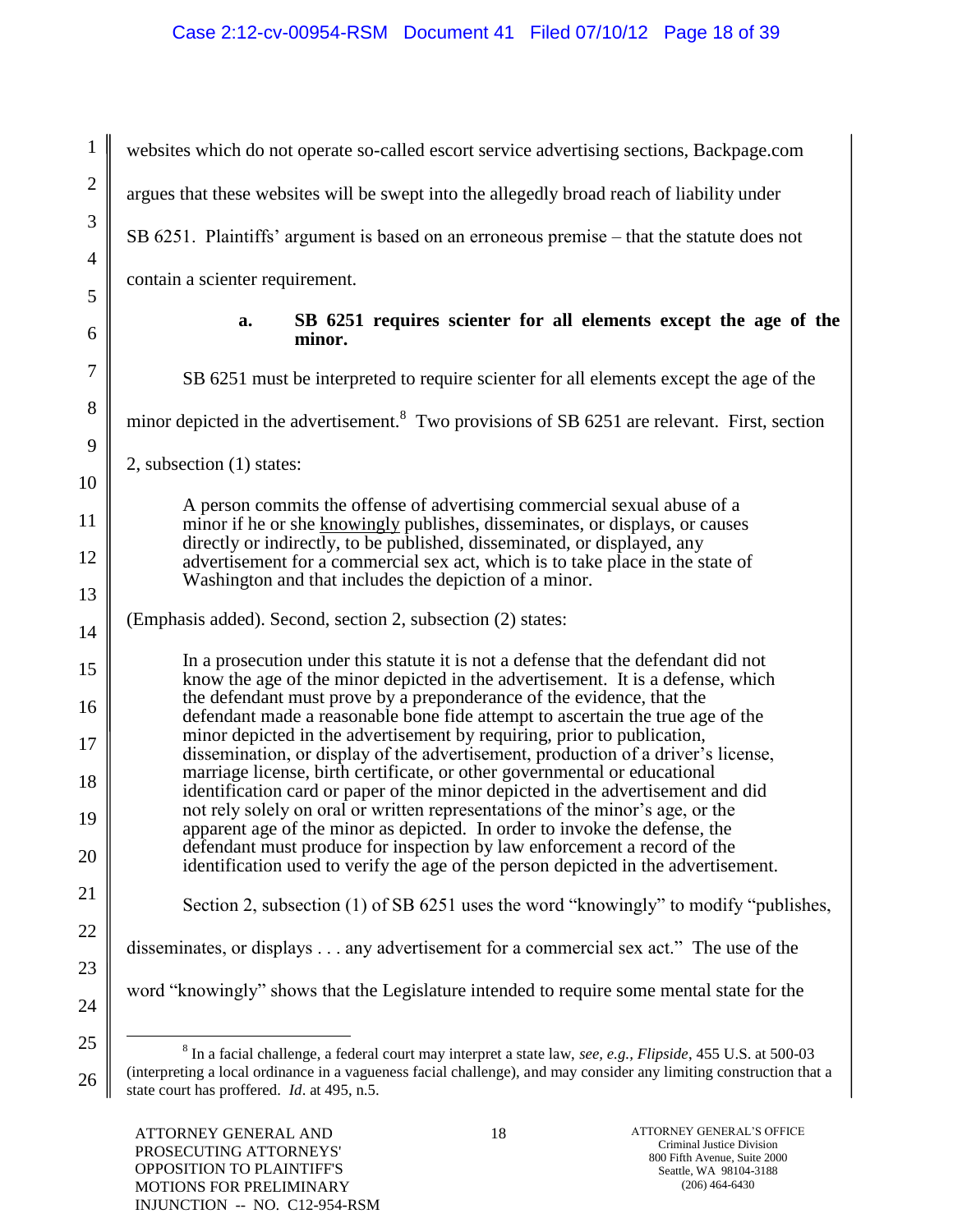crime defined in subsection (1). Plaintiffs argue, however, that the absence of the word "knowingly" in front of the separate clause "causes directly or indirectly, to be published, disseminated, or displayed, any advertisement for a commercial sex act" makes that portion of the law a strict liability crime.

Plaintiffs" argument is based on a strained interpretation of the law of scienter. In cases cited by plaintiffs, it is clear that criminal statutes are construed in light of the background rules of common law "in which the requirement of some *mens rea* for a crime is firmly embedded." *Staples v. United States*, 511 U.S. 600, 605 (1994). "[W]e have suggested that some indication of congressional intent, express or implied, is required to dispense with *mens rea* as an element of a crime." *Id.* at 606 (citations omitted).

Washington courts apply the same presumption that offenses with no mental element are disfavored. *See, e.g., State v. Williams*, 158 Wn.2d 904, 909 (2006) (discussing *Staples*). The presumption applies to statutes that are altogether silent as to *mens rea. See, e.g., Staples*, 511 U.S. at 619. It also applies to statutes that contain a knowing requirement but are ambiguous as to the extent of the knowledge required. *See, e.g., United States v. X-Citement Video, Inc*, 513 U.S. 64, 69 (1994); *Liparota v. United States*, 471 U.S. 419, 424 (1985); *Morissette v. United States*, 342 U.S. 246, 250 (1952).

An additional presumption is that SB 6251 should be construed, where possible, to avoid a substantial constitutional question. *See X-Citement Video*, 513 U.S. at 69. The Court should reject plaintiffs' attempt to use a strained construction of SB 6251 to create a First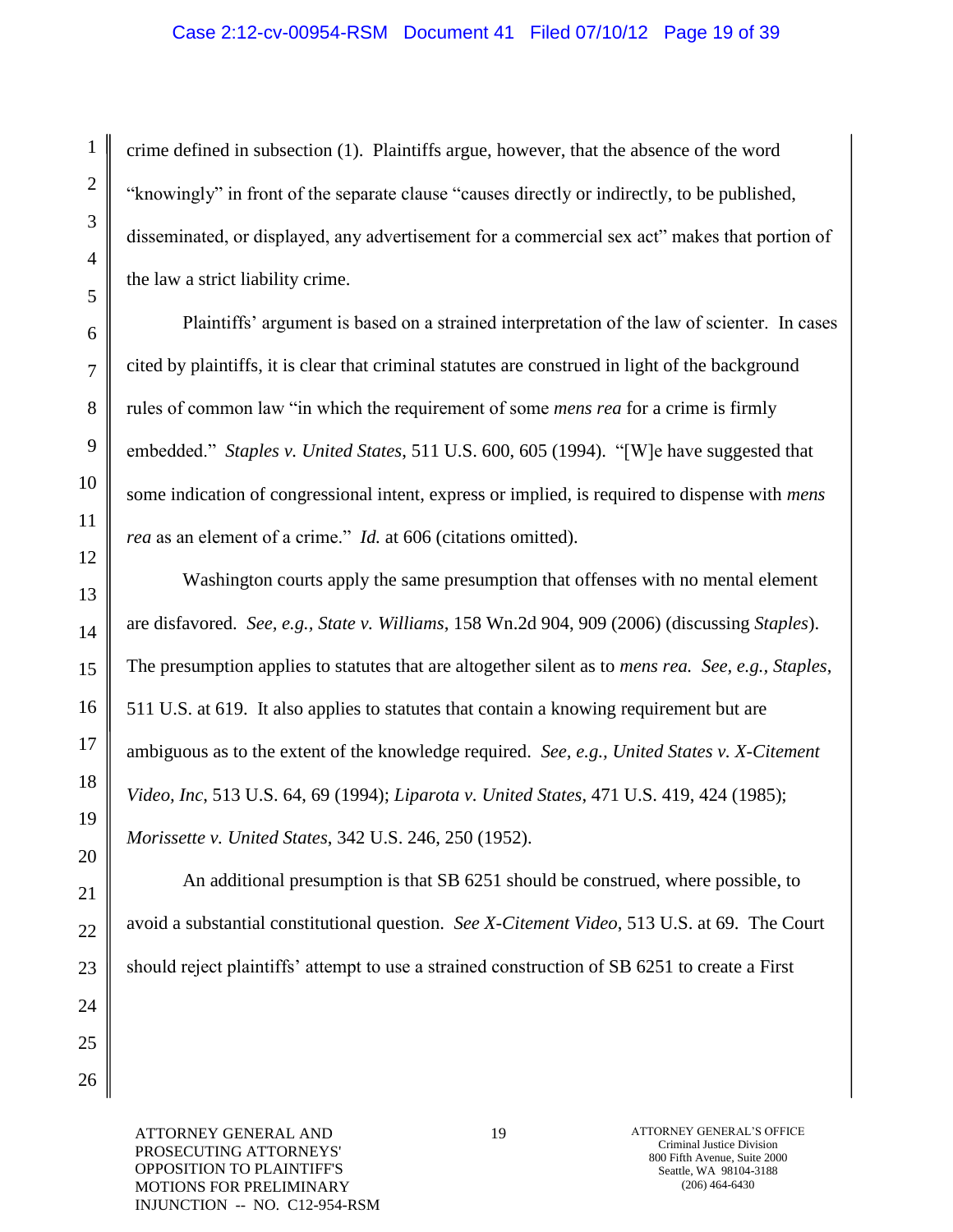Amendment difficulty.<sup>9</sup>

1

2

3

4

5

6

7

8

9

10

11

12

13

14

15

16

17

18

19

20

21

22

23

24

25

26

The presumptions apply here. The Legislature was not silent about scienter in SB 6251. To the contrary, the presence of the word "knowingly" in subsection (1) indicates that the Legislature intended there to be scienter in the statute, with the exception of the age of the minor as provided in subsection (2). The Legislature"s express omission of scienter for the age of the minor where the defendant made no reasonable bone fide attempt to ascertain the minor"s true age shows that it knew how to dispense with scienter where it intended to. The fact that a technical grammatical argument can be made that subsection (1) might be clearer if the word "knowingly" were added before the disjunctive "or causes directly or indirectly . . . to be published, disseminated, or displayed" is not a clear indication of legislative intent to dispense with scienter. SB 6251 is properly interpreted to require scienter for causing directly or indirectly the publication, dissemination, or display of an advertisement for a commercial sex act.<sup>10</sup>

#### **b. Section 2, subsection (2), satisfies First and Fourteenth Amendment requirements.**

Given the interpretation of subsection (1) above, plaintiffs' First and Fourteenth Amendment concerns are pertinent only to the strict liability aspect of subsection (2). Subsection (2) satisfies First Amendment requirements. Washington courts have confronted the question whether a bar on the defense of not knowing the age of a minor satisfies First Amendment requirements when the issue is possession of child pornography. *See State v. Rosul*, 95 Wn. App. 175 (1999); *State v. Garbaccio*, 151 Wn. App. 716 (2009). In *Rosul* and

 $\overline{a}$ <sup>9</sup> The *Liparota* Court also cited the rule of lenity as an interpretive guideline that supports construing a statute to require scienter when Congressional purpose is unclear. 471 U.S. at 427-28.

<sup>&</sup>lt;sup>10</sup> Because SB 6251 should be interpreted to require scienter, *Smith v. California*, 361 U.S. 147, 154-55 (1959) does not apply because that statute was construed as imposing strict liability.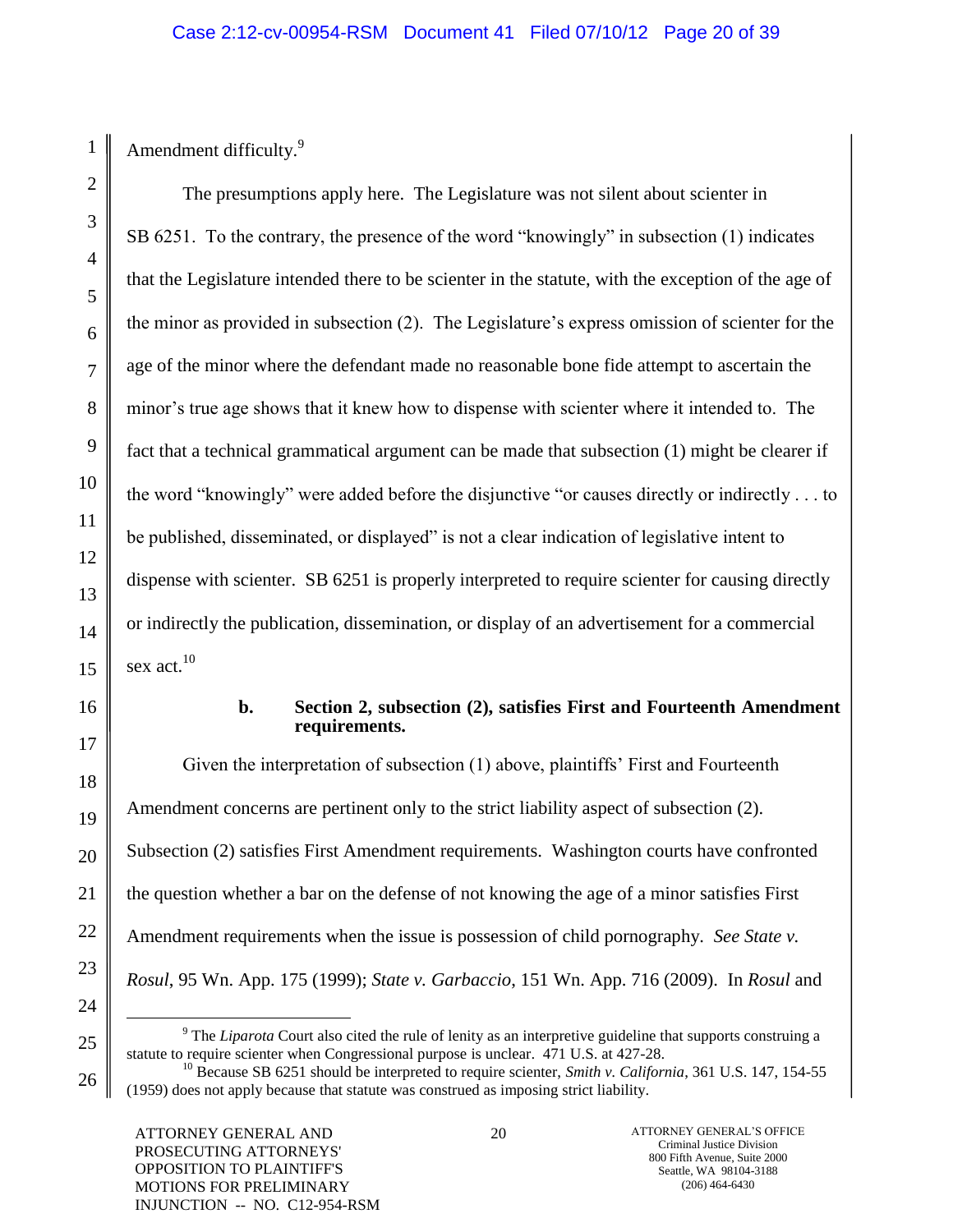### Case 2:12-cv-00954-RSM Document 41 Filed 07/10/12 Page 21 of 39

*Garbaccio*, the statute – RCW 9.68A.070 – provided that "[a] person who knowingly possesses visual or printed matter depicting a minor engaged in sexually explicit conduct is guilty of a class C felony." *Rosul*, 95 Wn. App. at 180. Additionally, RCW 9.68A.110 provided that "it is not a defense that the defendant did not know the age of the child depicted in the visual or printed matter  $\dots$ ."<sup>11</sup>

Possession of child pornography presents significantly different First Amendment issues than publishing, disseminating, or displaying advertisements for commercial sex acts that include the depiction of a minor. Washington courts" interpretations of RCW 9.68.070 are instructive, however, for analyzing the First Amendment issue presented by SB 6251. RCW 9.68.070 has been construed to have a stricter scienter requirement than results from a natural reading of the statute. In *Rosul*, Division One of the Washington Court of Appeals recognized that "a natural grammatical reading of [the statute] would apply the scienter requirement to possession, but not to the age of the children depicted." 95 Wn. App. at 182. Additionally, the court recognized the need to construe the statute to ensure that innocent possessors of child pornography do not face prosecution. *Id*. at 184. The court, therefore, construed RCW 9.68A.070 to "require a showing that the defendant was aware not only of possession, but also of the general nature of the material he or she possessed." *Id*. at 185. *See also Garbaccio*, 151 Wn. App. at 733.

*Rosul* addressed the First Amendment overbreadth problem that can occur when a criminal statute imposes liability on a person engaged in otherwise innocent conduct who happens to possess proscribed material. When a statute addresses child pornography, as in

1

2

3

4

5

6

7

8

9

10

11

12

13

14

15

16

17

18

19

20

21

22

23

24

25

 $\overline{a}$  $11$  RCW 9.68A.110 also provided for an affirmative defense that the defendant was not in possession of any facts on the basis of which he or she should reasonably have known that the person depicted was a minor.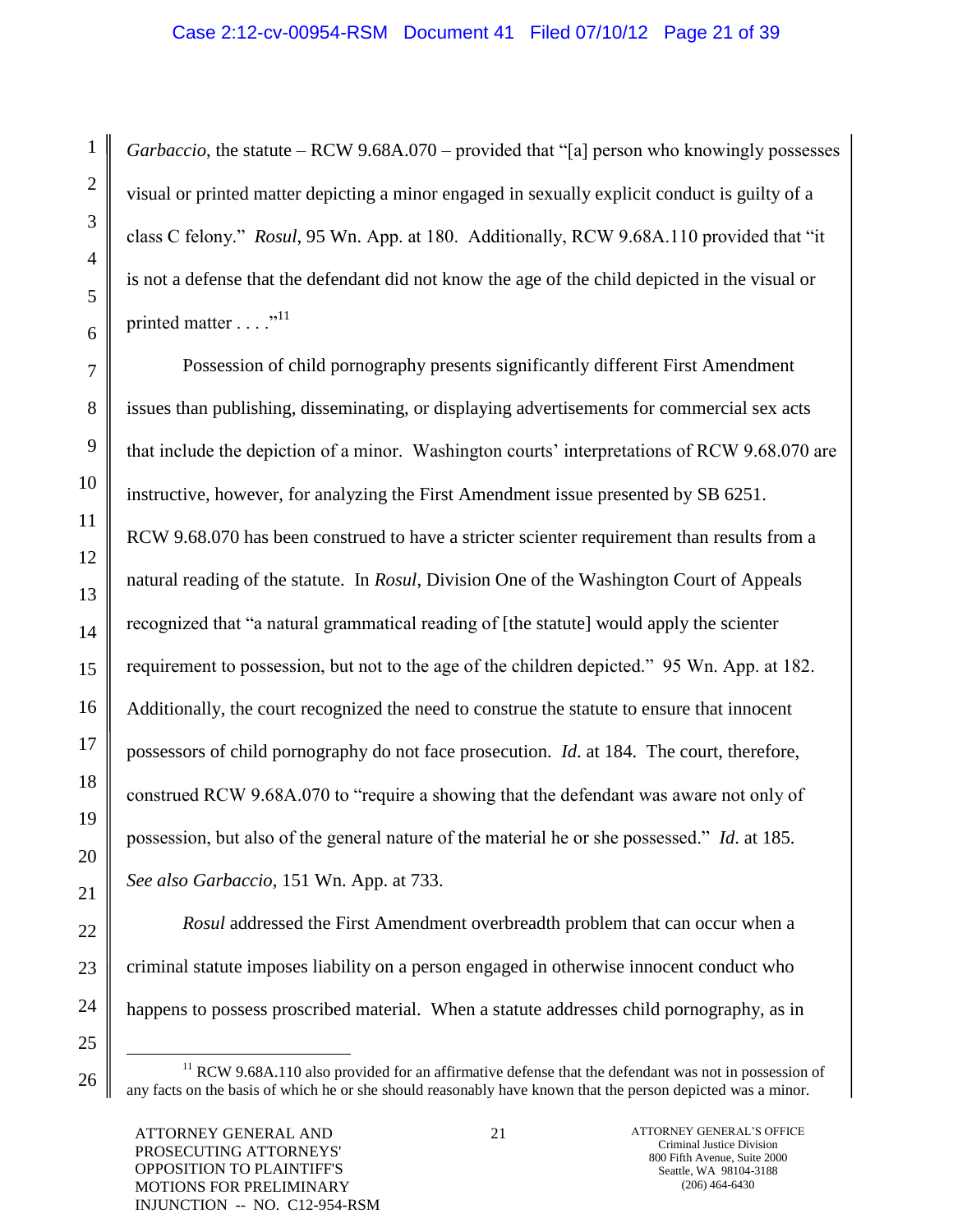### Case 2:12-cv-00954-RSM Document 41 Filed 07/10/12 Page 22 of 39

*Rosul*, the overbreadth concern includes possession of adult pornography, because possession of adult pornography is protected under the First Amendment. It is necessary, therefore, to interpret RCW 9.68A.070 to require knowledge of the general nature of the materials so that a defendant is not penalized for possession of constitutionally protected materials.

SB 6251 does not present the same overbreadth issue as RCW 9.68A.070 because an advertisement for a commercial sex act is not protected speech, regardless of whether the advertisement depicts a minor. *See infra* Part 4.a. Because an advertisement for a commercial sex act is not protected speech, whether it depicts an adult or a minor, subsection (2) does not need to be construed to protect advertisements that depict adults. Accordingly, subsection (2)"s bar on the defense of not knowing the age of the minor is constitutional on its face. SB 6251 requires proof that the defendant knew that an advertisement was for a commercial sex act and proof that the advertisement depicted a minor. A person who is convicted under SB 6251, even without knowledge of the age of the minor, will not have been engaged in protected expression.

Alternatively, even if an advertisement for a commercial sex act that depicts an adult were to be considered protected speech, any overbreadth concern that SB 6251 presents could be addressed by applying the rationale of *Rosul*. SB 6251, like RCW 9.68A.070, can be construed to require a showing that the defendant "was aware not only of possession, but also of the general nature of the material he or she possessed." *Garbaccio*, 151 Wn. App. at 733, citing *Rosul*, 95 Wn. App. at 184. "It is not constitutionally necessary that the State prove a defendant's specific knowledge of the child's age." *Rosul*, 95 Wn. App. at 185. SB 6251,

ATTORNEY GENERAL AND PROSECUTING ATTORNEYS' OPPOSITION TO PLAINTIFF'S MOTIONS FOR PRELIMINARY INJUNCTION -- NO. C12-954-RSM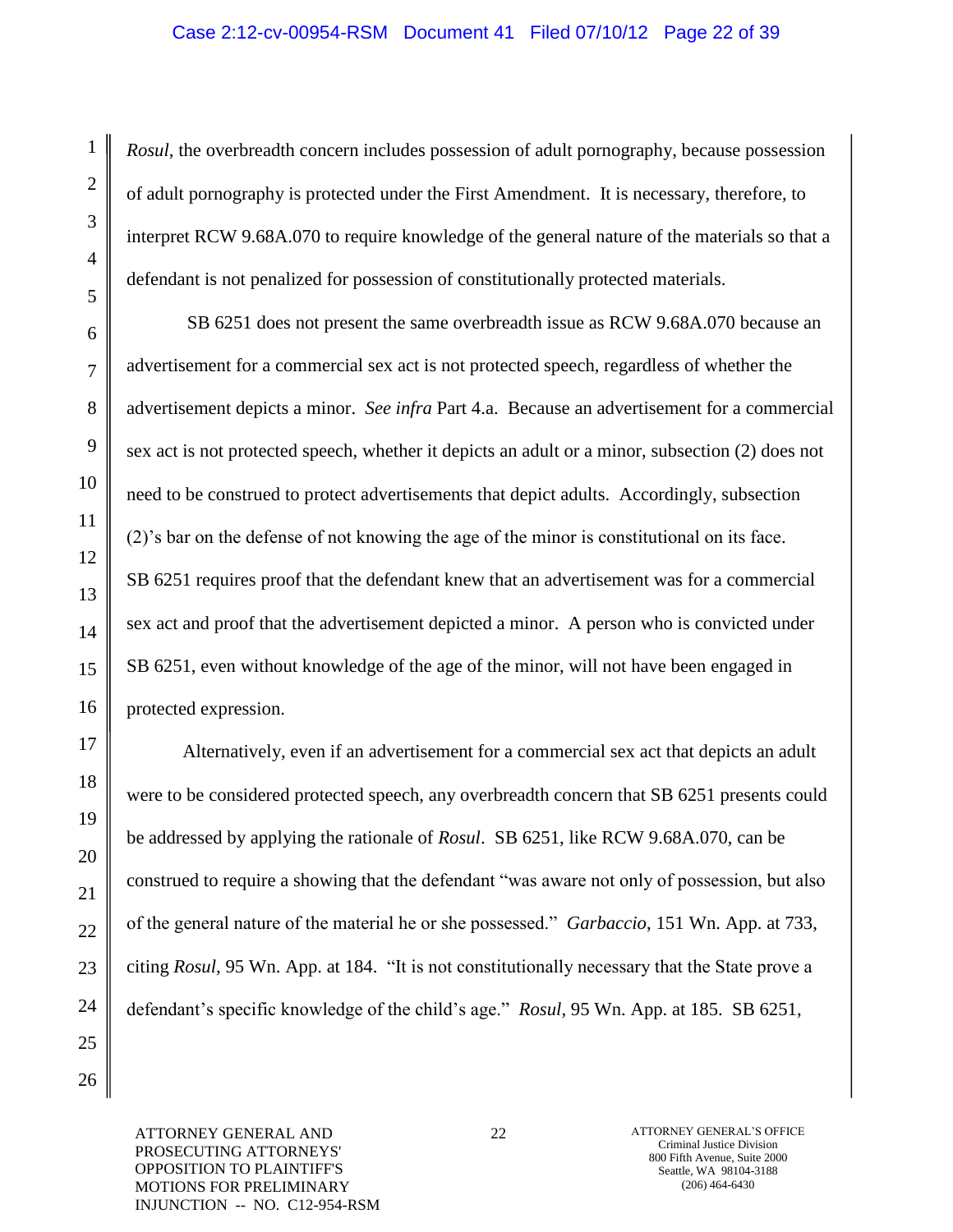$\overline{a}$ 

when construed in this manner, satisfies First Amendment requirements if they apply.<sup>12</sup>

Nor can plaintiffs sustain an argument that the strict liability aspect of subsection (2) presents a Fourteenth Amendment concern. Backpage.com cites *Shelton v. Sec'y, Dep't of Correction*, 802 F.Supp.2d 1289 (M.D. Fl. 2011), for the proposition that a strict liability crime violates the Fourteenth Amendment. In *Shelton*, the court concluded that a Florida statute created strict liability for a drug offense and held that the statute violated due process. *Id*. at 1298. The court relied on *Staples*, however, which does not apply when the question is the constitutionality of a statute. *Id*. Instead, *Staples* addressed the question of how to interpret a statute that is silent as to *mens rea*. *Staples*, 511 U.S. at 619-20. *Shelton* does not establish that subsection (2) violates the Fourteenth Amendment. To the contrary, a legislative body has authority to define the elements of a criminal offense. *See Staples*, 511 U.S. at 604-05.

Under the presumptions applied by federal and Washington courts, SB 6251 does not create strict liability. Rather, it requires scienter for all elements of the crime, except the age of the minor depicted in the advertisement, and for that element it provides an affirmative defense. SB 6251 satisfies First Amendment requirements because a defendant who knowingly publishes, disseminates, or displays – or knowingly causes directly or indirectly to be published, disseminated, or displayed – an advertisement for a commercial sex act is not engaged in activity that is protected by the First Amendment. Alternatively, SB 6251 can be

<sup>&</sup>lt;sup>12</sup> In this scenario, *X-Citement Video* does not establish that the term "knowingly" must extend to the age of a minor depicted in an advertisement. *X-Citement Video*, like *Rosul*, involved a statute pertaining to child pornography. The federal child pornography statute at issue in *X-Citement Video* did not appear to contain any scienter requirement related to the contents of the proscribed material. 513 U.S. at 68. In construing the statute, the Supreme Court determined that Congress intended to apply the scienter requirement of "knowingly" to the sexually explicit nature of the material. *Id*. at 77-78. While the *X-Citement Video* Court also applied the scienter requirement to the child"s age, that was a matter of statutory construction. *See Rosul*, 95 Wn. App. at 182-83 (citing *People v. Gilmour*, 678 N.Y.S.2d 436, 439 (1998)).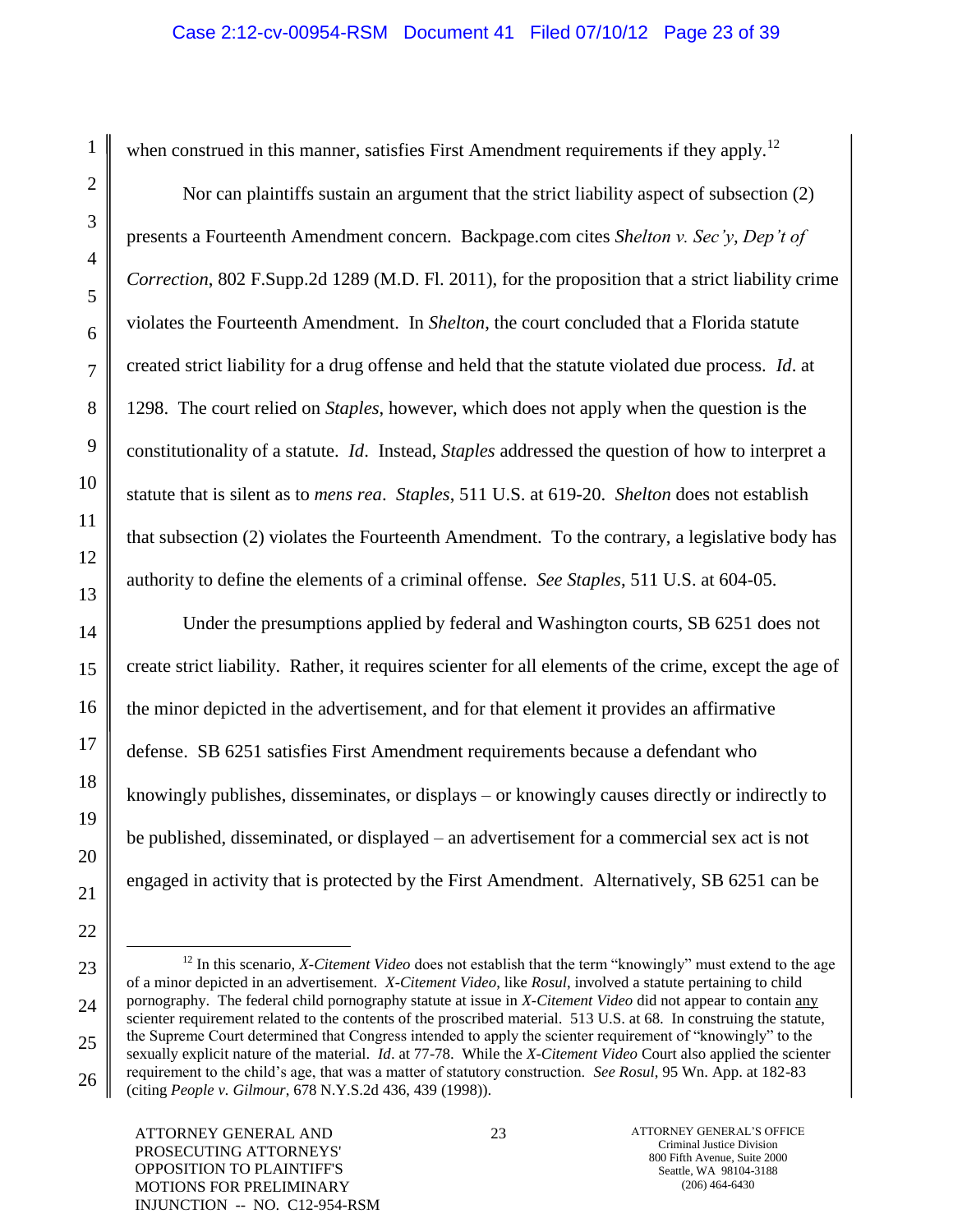construed to require a showing that would address the possibility of overbreadth in its applications. There is no basis to invalidate SB 6251 as facially unconstitutional as a strict liability crime.

# **4. SB 6251 does not violate the First or Fourteenth Amendments.**

Plaintiffs" third claim is a facial challenge to SB 6251 under the First and Fourteenth Amendments. This challenge also fails. First, on its face, SB 6251 proscribes only unprotected speech and, therefore, is not content-based. If collateral burdens result from steps that private actors take in light of SB 6251, the burdens will similarly fall on unprotected speech. Alternatively, the burdens will fall on commercial speech and survive scrutiny under *Central Hudson*. Second, the fact that SB 6251 reaches only proscribed speech means that it is not overbroad. Third, SB 6251 is not unconstitutionally vague because its terms provide fair notice of its prohibitions.

1

2

3

4

5

6

7

8

9

10

11

12

13

14

15

16

17

18

19

20

21

22

23

24

25

 $\overline{a}$ 

26

# **a. SB 6251 is not a content-based restriction requiring strict scrutiny.**

SB 6251 is not a content-based restriction, and even if persons who are at risk of prosecution under SB 6251 take actions to reduce their risk, the collateral burdens on speech, if any, would not violate the First Amendment. SB 6251 criminalizes only the publication, dissemination, or display of an advertisement for a "commercial sex act" that includes the depiction of a minor. It defines a "commercial sex act" as "any act of sexual contact or sexual intercourse . . . for which something of value is given or received by any person."<sup>13</sup> A commercial sex act involving a minor is illegal. *See* chapter 9.68A RCW pertaining to sexual exploitation of children.

 $13$  A similar definition is contained in the federal law that criminalizes sex trafficking of children. 18 U.S.C. § 1591(a)(3) defines "commercial sex act" to mean "any sex act, on account of which anything of value is given to or received by any person."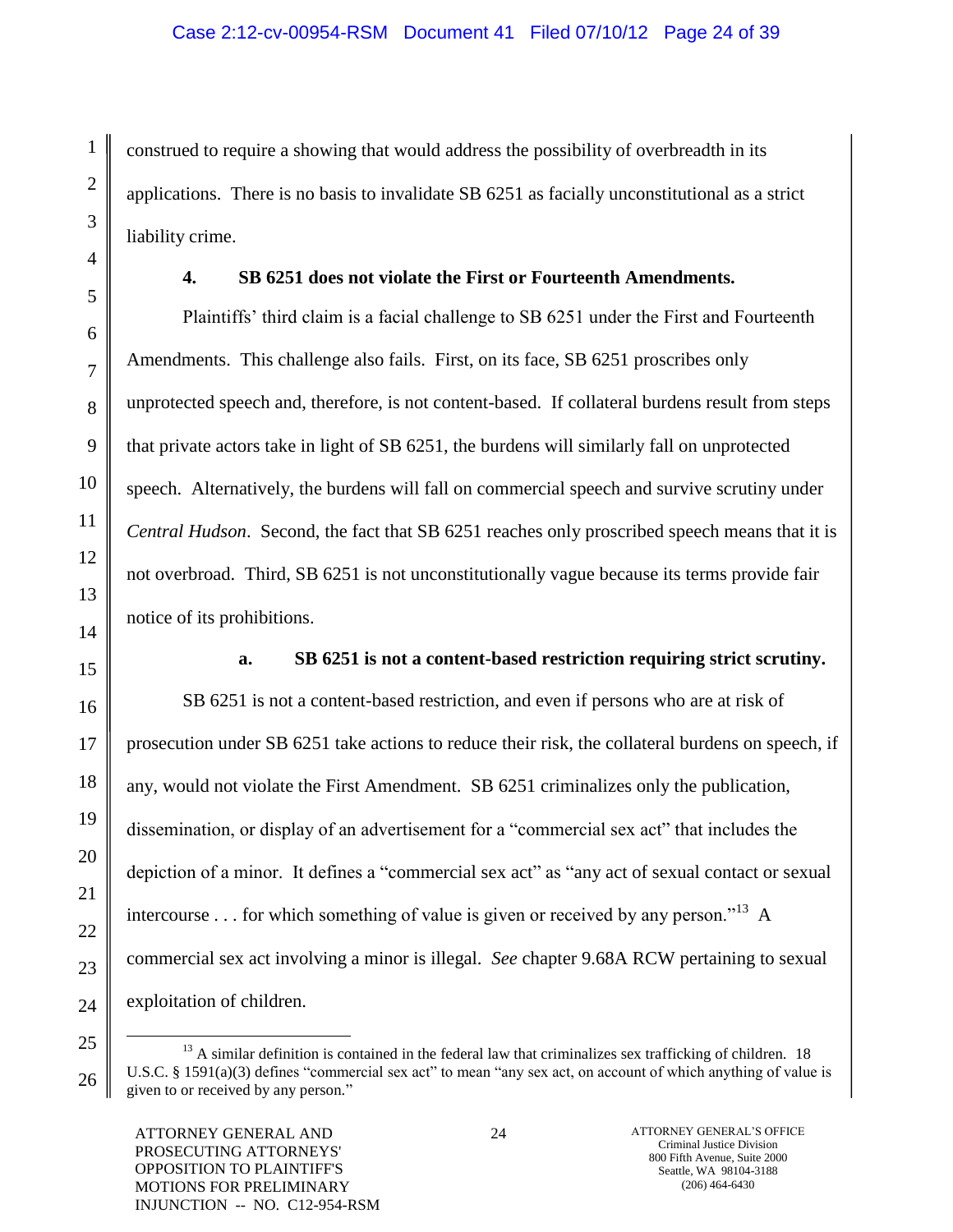# Case 2:12-cv-00954-RSM Document 41 Filed 07/10/12 Page 25 of 39

Because a commercial sex act with a minor is illegal, an advertisement for a commercial sex act depicting a minor is unprotected speech. "Offers to engage in illegal transactions are categorically excluded from First Amendment protection." *United States v. Williams*, 533 U.S. 285, 297 (2008). Plaintiffs attempt to characterize SB 6251 as contentbased, relying on the rule that a law is content-based if an official must examine the content of a message in order to determine whether to enforce the law. *See, e.g., S.O.C., Inc. v. County of Clark*, 152 F.3d 1136, 1145 (9th Cir.), amended by 160 F.3d 541 (9th Cir. 1998). This rule does not apply to categories of speech that are outside First Amendment protection.

Because SB 6251 proscribes only unprotected speech, it is facially valid. Further scrutiny is limited to cases where the only reasonable recourse available to private actors under SB 6251 is to necessarily block a significant amount of protected speech. *United States v. Playboy Entm't Group*, 529 U.S. 803 (2000), although distinguishable from this case, illustrates the analysis. In *Playboy Entm't*, a federal statute required cable television operators to either fix the unintentional transmission of adult programming to non-subscribing customers, or restrict the hours of transmission to just one third of the day. *Id*. at 806. Because fixing the unintentional transmission was not economically feasible, private actors chose to limit the hours of transmission. Because this reasonable choice had a profound impact on protected sexually-oriented programming, the Supreme Court characterized it as a "significant restriction" by the government, and the law did not withstand strict scrutiny. *Id*. at 813.

Another illustrative case, also distinguishable, is *Ctr. for Democ. & Tech. v. Pappert*, 337 F. Supp. 2d 606 (E.D. Pa. 2004). *Pappert* involved a Pennsylvania statute that required internet service providers ("ISP") to remove or disable access to child pornography residing on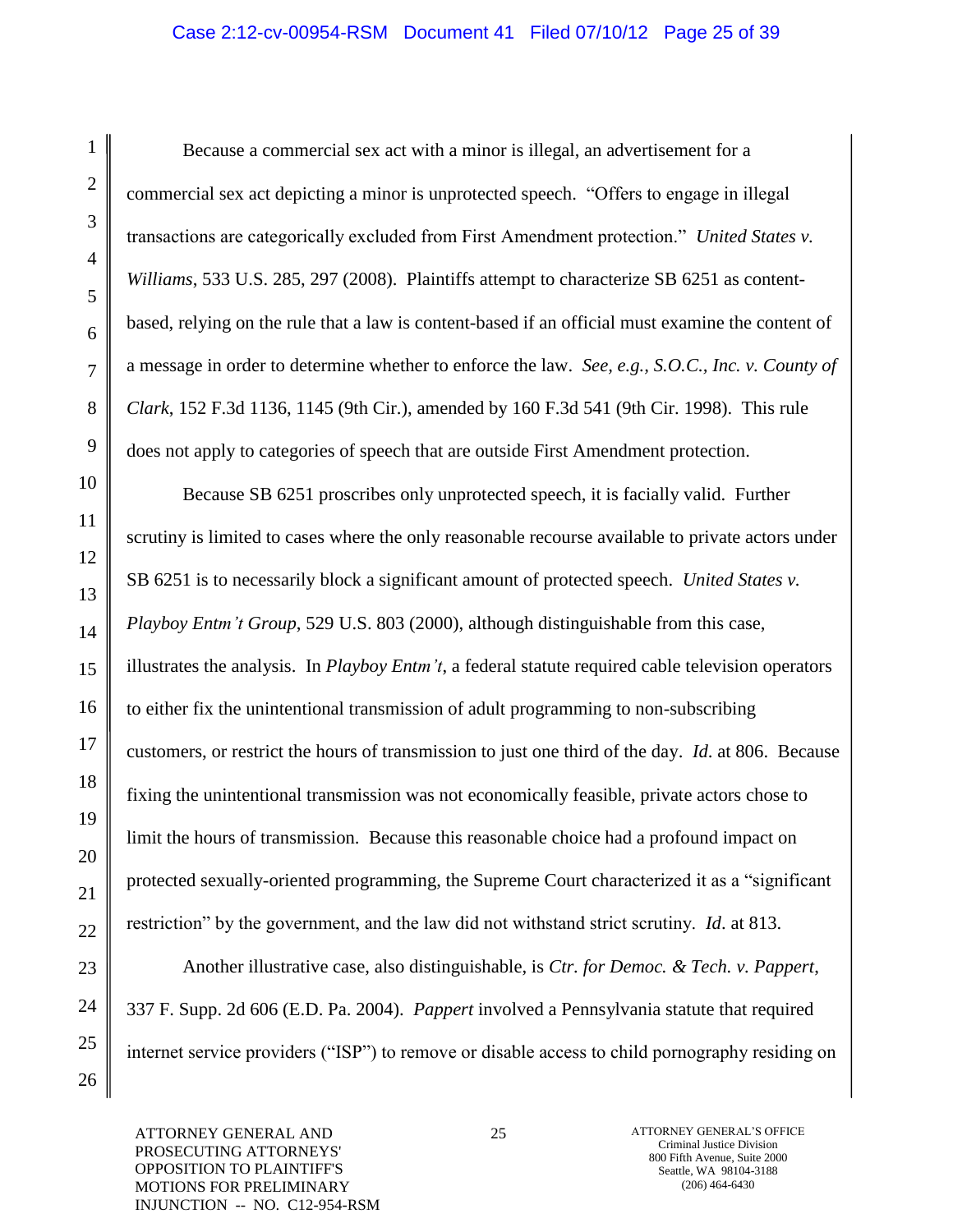# Case 2:12-cv-00954-RSM Document 41 Filed 07/10/12 Page 26 of 39

its service after notification by the Attorney General. *Id*. at 610. "This case is unusual in that the Act, on its face, does not burden protected speech . . . . Facially, the Act only suppresses child pornography, which can be completely banned from the [i]nternet." *Id*. at 649. (Citation and quotation omitted.) Despite the statute's facial validity, the court applied a scrutiny analysis because the alternatives reasonably available to the ISPs blocked protected speech "to a significant degree." *Id*. at 651. The court found that the statute could not pass strict or intermediate scrutiny, in part because of significant overblocking of innocent websites in the effort to block a small portion of child pornography websites. *Id*. at 655.

This case is distinguished from *Playboy Entm't* and *Pappert* because in both of those cases, the burdens on speech were known and could be evaluated by each court, and the courts could determine whether a scrutiny analysis applied. In contrast, plaintiffs" claimed burdens on speech in this facial challenge are entirely hypothetical. Because SB 6251 targets only advertisements for commercial sex acts with minors, any collateral burdens reasonably would fall only on advertisements for commercial sex acts involving adults, which also are illegal. See RCW 9A.88.030 (criminalizing prostitution).<sup>14</sup> For example, if a website contains a section for postings for escort services such that the operator would have the requisite knowledge for liability under SB 6251, the operator can eliminate its exposure to prosecution by ceasing the posting of advertisements for commercial sex acts altogether. Alternatively, the operator can conduct age verification as provided in the affirmative defense. In either case, the only burdened speech is the unprotected speech of advertising for commercial sex acts, and no further scrutiny is warranted. A website operator may assert that SB 6251 requires broader

 $\overline{a}$ 

1

2

3

4

5

6

7

8

9

<sup>11</sup> 12 13 14 15 16 17 18 19 20 21 22 23 24 25 26

<sup>14</sup> *See also First Global Communications, Inc. v. Bond*, 413 F. Supp.2d 1150, 1152 (W.D. Wash. 2006) (noting that counsel acknowledged at oral argument that "escort service" is a euphemism for prostitution).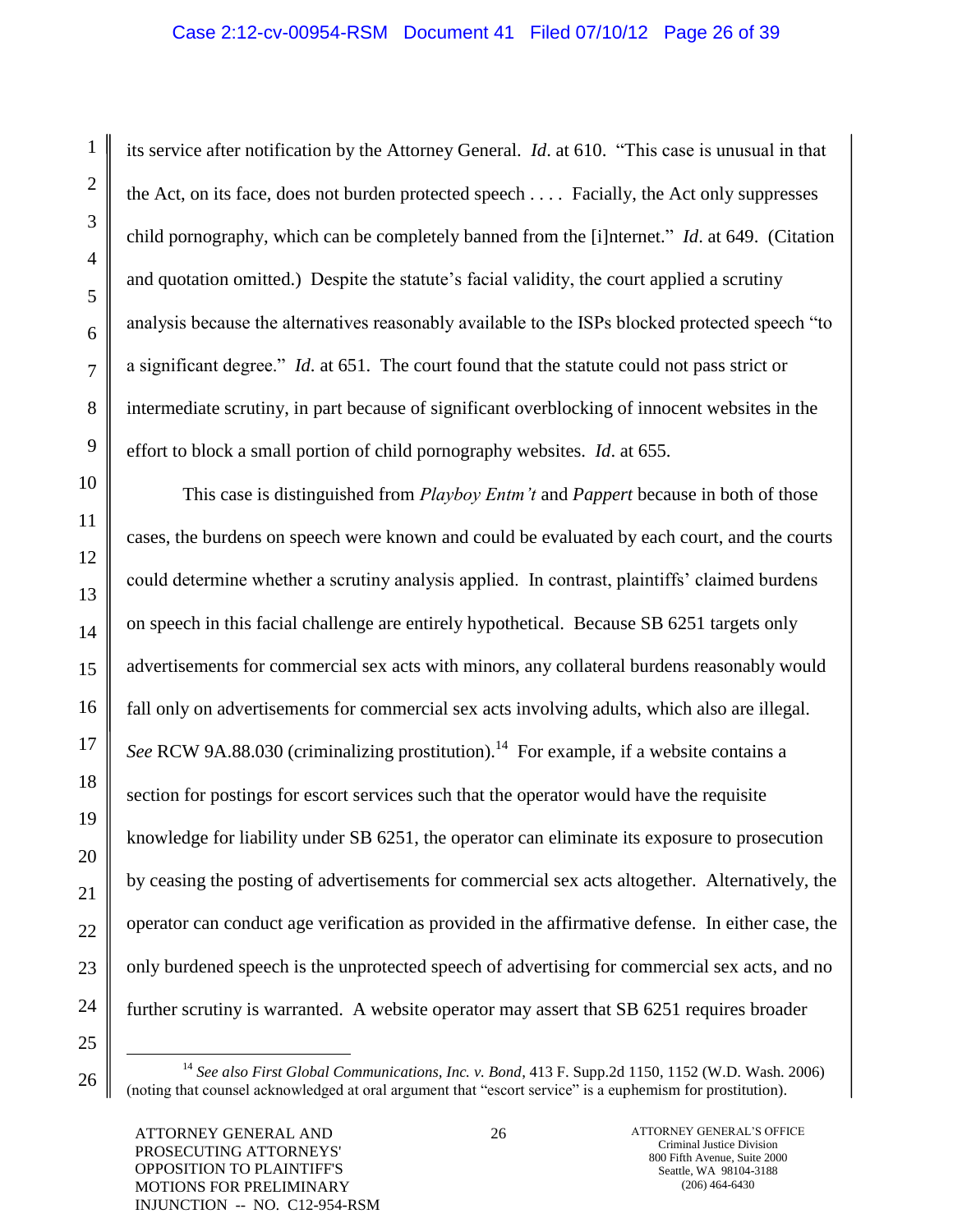steps, for example extensive age verification across an entire website that could contain hidden advertisements for commercial sex acts. This assertion would be incorrect, however, as broad age verification would not be reasonable given the limited application of SB 6251 to persons who have the required scienter.

Alternatively, even if commercial sex act advertisements involving adults were protected speech, any collateral burdens on such speech survive scrutiny under the test for restrictions on commercial speech. An advertisement for a commercial sex act is an advertisement that does no more than propose a commercial transaction, which makes it commercial speech. *See Virginia Pharmacy Bd. v. Virginia Citizens Consumer Council*, 425 U.S. 748, 762 (1976). *Cf. S.O.C., Inc*., 152 F.3d at 1143 (ordinance reached commercial and noncommercial speech because it did not limit the scope of the regulated activity to purely commercial expression). Plaintiffs" allegation that SB 6251 burdens vast amounts of noncommercial speech reflects their misapprehension that the statute does not require scienter. Instead, SB 6251 targets only advertisements for commercial sex acts, and any collateral burdens caused by reasonable actions that websites take due to SB 6251 would be limited to the same subject.

If collateral burdens on advertisements for commercial sex acts occur, they are justified under the *Central Hudson* test as a valid restriction on commercial speech because SB 6251 serves a substantial governmental interest, directly and materially advances that interest, and reaches no further than necessary to accomplish the objective. *Central Hudson Gas & Elec.* 

1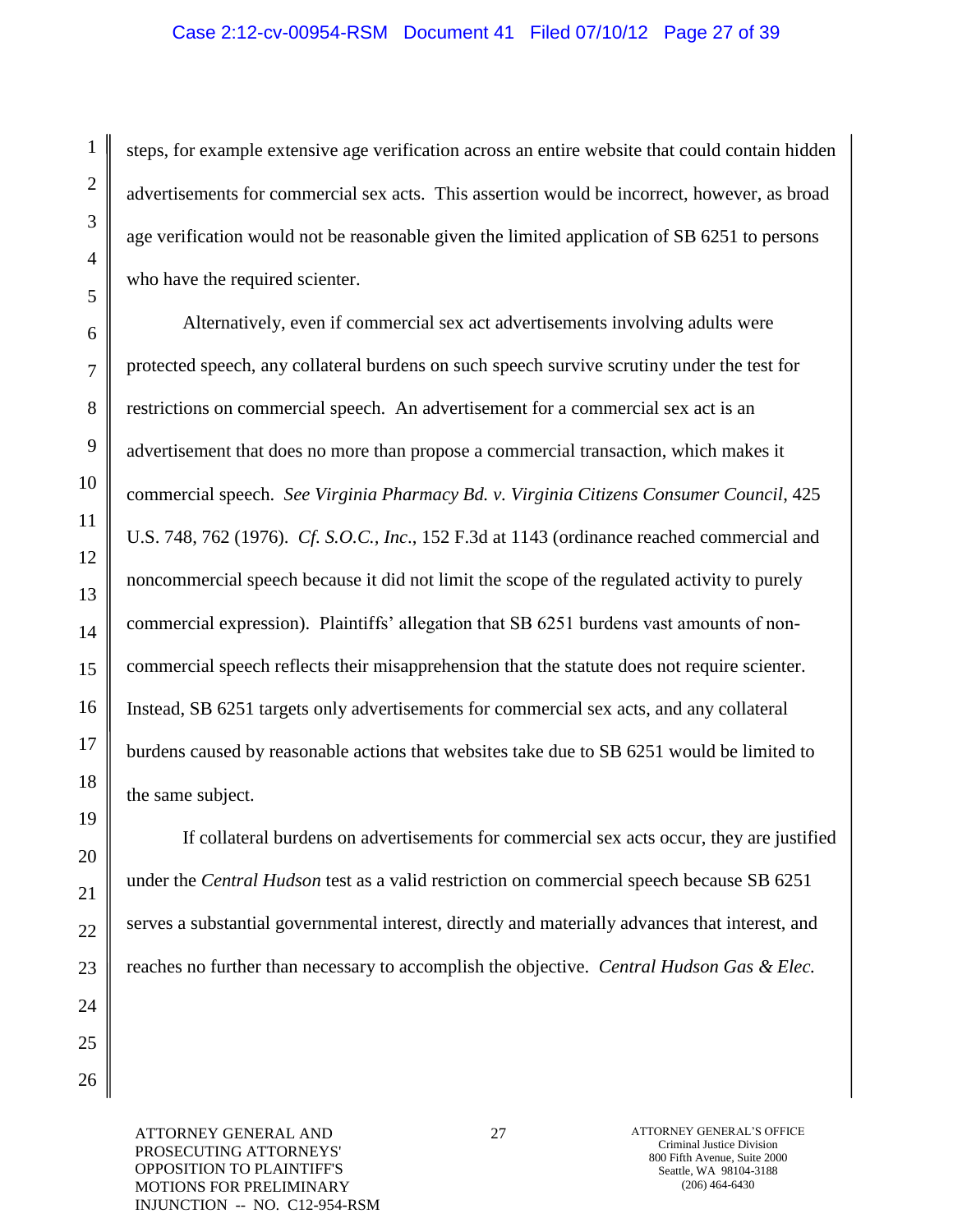Corp. v. Public Serv. Comm'n of New York, 447 U.S. 557, 563 (1980).<sup>15</sup> The state's interest in reducing the sexual exploitation of children is substantial, including reducing the sex trafficking of minors. "The legislature finds it unacceptable that Washington"s children are being sold for sex in advertisements." SB 6251, section 1.

SB 6251 directly and appropriately advances this significant interest by attaching criminal liability to commercial sex advertisements depicting minors. Criminal liability will likely limit the number of these advertisements and correspondingly reduce the number of minors trafficked for commercial sex acts. *See Coyote Publishing. Inc. v. Miller*, 598 F.3d 592, 608 (9th Cir. 2010). ("Common sense counsels that . . . prohibitions on advertising tend to limit demand.") An effort to reduce the number of advertisements for commercial sex acts depicting minors is a reasonable step that the state may take in an iterative response toward addressing the problem of sex trafficking. *See Metro Lights, L.L.C. v. City of Los Angeles*, 551 F.3d 898, 910 (9th Cir. 2009). SB 6251 reaches no further than necessary to accomplish its objective given its scienter requirement.

Backpage.com"s argument targeting the age verification affirmative defense reflects its mistaken theory that SB 6251 is content-based. It cites *Am. Civil Liberties Union v. Ashcroft*, 322 F.3d 240 (3d Cir. 2003), for its argument that many web users will be unwilling to provide identification. *Am. Civil Liberties Union* is, however, distinguishable. It involved a statute that restricted knowingly communicating for commercial purposes material available to any

 $\overline{a}$ 

<sup>15</sup> Alternatively, if the speech is non-commercial and intermediate scrutiny under *Central Hudson* does not apply, any burdens on adult advertisements would be evaluated under the test set forth in *United States v. O'Brien*, 391 U.S. 367, 377 (1968). It requires that a valid regulation (1) furthers an important or substantial governmental interest, (2) the governmental interest is unrelated to the suppression of free expression, and (3) the incidental restriction on alleged First Amendment freedoms is no greater than is essential to the furtherance of that interest. *O'Brien* intermediate scrutiny would be the appropriate alternative to *Central Hudson* because SB 6251 is directed at unprotected speech. Both analyses produce the same result.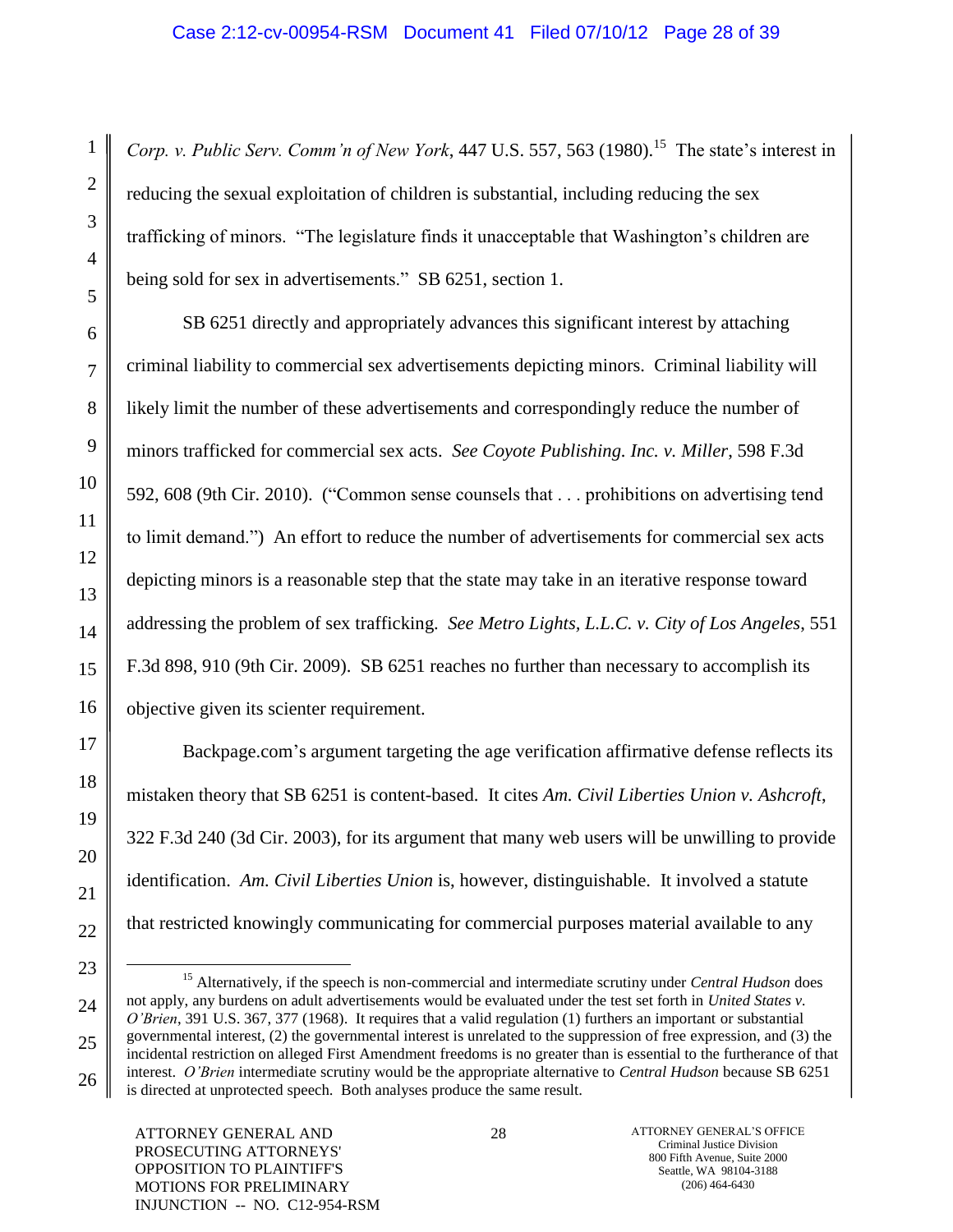minor and that included material that was harmful to minors – a content-based restriction. *Id*. at 245, 251. The statute also included an affirmative defense related to age-verification by a credit card, debit account, adult access code, or adult personal identification number. *Id.* at 257-58. The court held that the statute failed strict scrutiny for several reasons, including that the affirmative defense burdened otherwise protected adult speech that could be considered harmful to minors. *Id*. at 258-59. In contrast, SB 6251"s age verification affirmative defense affects only a narrow group of persons involved in advertisements for commercial sex acts, meaning that the burden, if any, falls on unprotected speech, or in the alternative, commercial speech.

Contrary to Backpage.com"s assertion, the affirmative defense does not render SB 6251 unconstitutionally underinclusive. A regulation is unconstitutionally underinclusive if it contains exceptions that ensure that the regulation will fail to achieve its end. *Metro Lights*, 551 F.3d at 906. Additionally, exceptions that make distinctions among different kinds of speech must relate to the interest the government seeks to advance. *Id*. SB 6251's affirmative defense does not make distinctions among kinds of speech, and the possibility of some occurrences of fraudulent presentation of age identification is not a credible argument that SB 6251 fails to achieve its ends. Nor is the affirmative defense impossible to implement.<sup>16</sup> SB 6251"s affirmative defense does not create the constitutional problem that Backpage.com alleges.

1

2

3

4

5

6

7

8

9

10

11

12

13

14

15

16

17

18

19

20

21

22

23

24

25

 $\overline{a}$ 

26

#### **b. SB 6251 is not overly broad.**

Plaintiffs" argument that SB 6251 is overbroad also fails. Under the First Amendment

<sup>&</sup>lt;sup>16</sup> Backpage.com also claims it is impossible to verify the age of escort advertisers. However, at least one of its competitors, Erosads.com, requires photo identification sent via the same online mechanism used to post the photograph for the advertisement. Hartsock Decl. ¶¶ 32-37.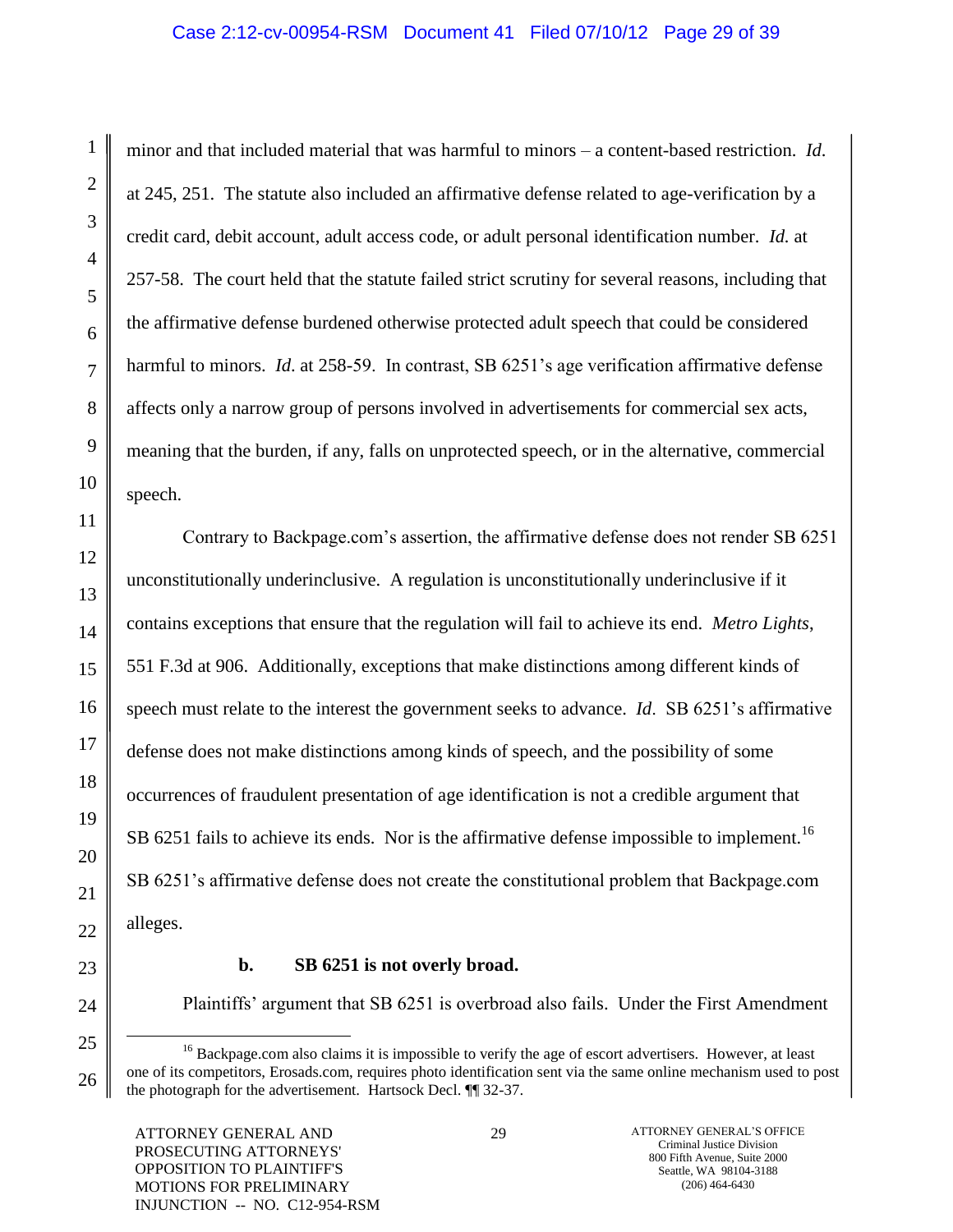### Case 2:12-cv-00954-RSM Document 41 Filed 07/10/12 Page 30 of 39

overbreadth doctrine, a statute is facially invalid if it prohibits or chills a substantial amount of protected speech. *Williams*, 553 U.S. at 292. A statute"s overbreadth must be substantial "in an absolute sense" and "relative to the statute"s plainly legitimate sweep." *Id*. The first step in an overbreadth analysis is to construe the challenged statute, in order to then determine whether it reaches too far. *Id*. at 293. *See* discussion *supra* Part 3. SB 6251 will not apply to persons who innocently publish, disseminate, or display, or innocently cause directly or indirectly to be published, disseminated, or displayed, an advertisement for a commercial sex act. It applies only to those who knowingly do so. SB 6251 does not, therefore, facially reach a substantial amount of protected speech beyond its plainly legitimate sweep.

1

2

3

4

5

6

7

8

9

10

11

12

13

14

15

16

17

18

19

20

21

22

23

24

25

26

#### **c. SB 6251 is not unconstitutionally vague.**

A statute does not comport with due process if it "fails to provide a person of ordinary intelligence fair notice of what is prohibited, or is so standardless that it authorizes or encourages seriously discriminatory enforcement." *Williams*, 553 U.S. at 304. The Supreme Court has invalidated statutes that "tied criminal culpability to whether the defendant"s conduct was 'annoying' or 'indecent' – wholly subjective judgments without statutory definitions, narrowing context, or settled legal meanings." *Id.* at 306 (citations omitted). Additionally, a plaintiff must demonstrate that the law is "impermissibly vague in all of its applications." *Flipside*, 455 U.S. at 497.

Plaintiffs assert the need for rigorous adherence to these requirements when First Amendment freedoms are at stake. Yet, as discussed above, SB 6251 does not implicate First Amendment scrutiny because it criminalizes only offers to engage in illegal transactions. But even under a more stringent analysis where First Amendment rights are implicated, "perfect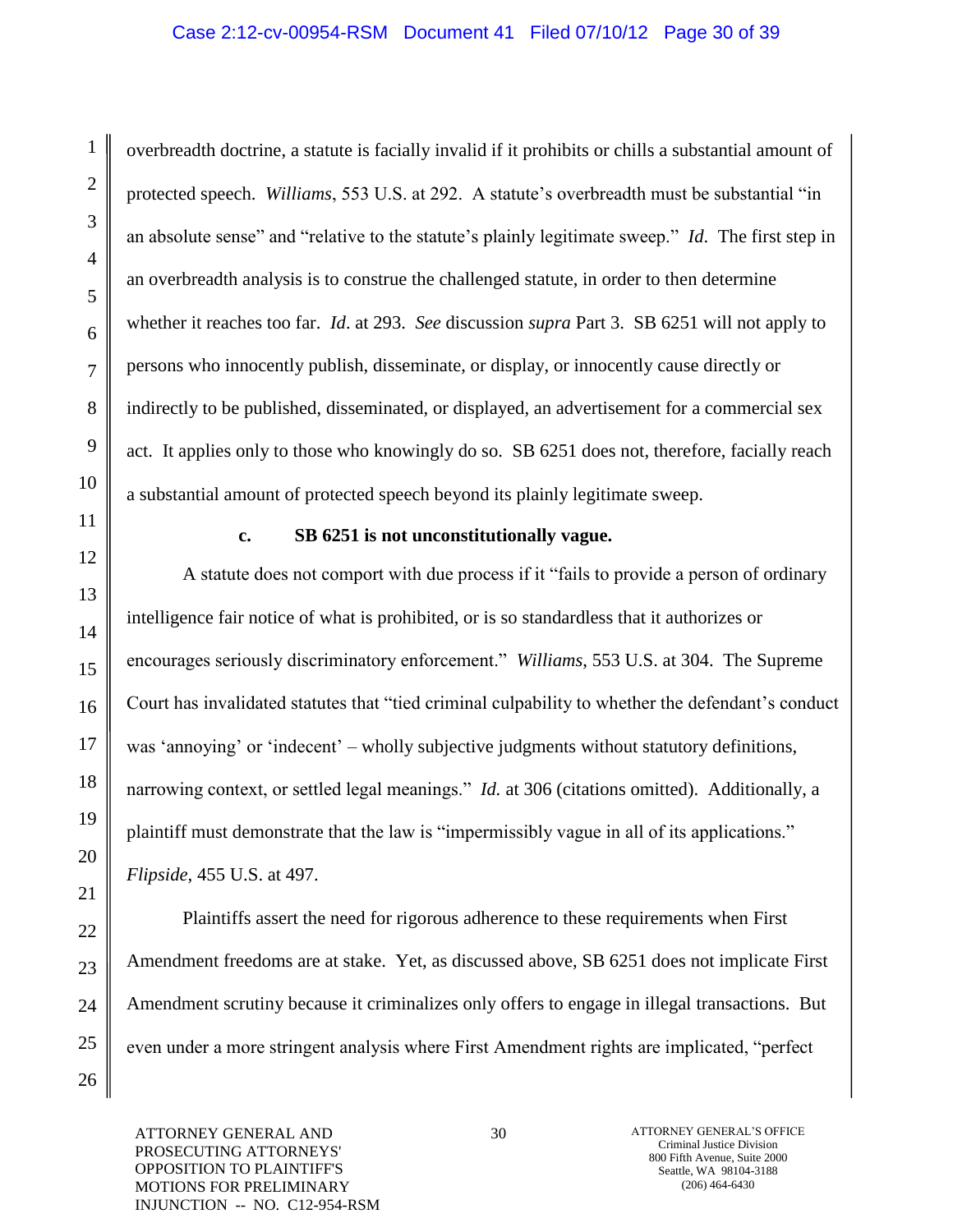# Case 2:12-cv-00954-RSM Document 41 Filed 07/10/12 Page 31 of 39

clarity and precise guidance have never been required even of regulations that restrict expressive activity." *Id.* at 305.

In this case, plaintiffs" vagueness claim fails under either analysis. They assert that SB 6251 is vague because it defines an advertisement for a commercial sex act as including any "implicit" "offer" of sex in exchange for "something of value," and because it applies to "directly or indirectly" causing an advertisement to be published, disseminated or displayed. These complaints mirror those rejected in *Williams*. Properly construed in their context and applying their well-settled legal meanings, these words provide fair notice of SB 6251"s prohibitions.

"Implicit" is used to bring offers of sex within the statute"s purview in cases where the advertisement does not explicitly indicate that a sex act will be provided in exchange for something of value. The Legislature used "implicit" because these advertisements contain a common code to thinly veil the offer of the sex act. "Implicit" is widely used in American jurisprudence and has a settled legal meaning, particularly in the context of express and implied threats.<sup>17</sup> In spite of this, Backpage.com cites *Vermont Right to Life Comm., Inc. v. Sorrell,* 221 F.3d 376, 387 (2d Cir. 2000), claiming that "implicit" is unacceptably vague. However, *Williams,* which was decided after *Vermont Right to Life,* controls. In *Williams*, the Supreme Court rejected the reasoning applied in *Vermont Right to Life* and made clear that "[w]hat renders a statute vague is not the possibility that it will sometimes be difficult to determine whether the incriminating act it establishes has been proved; but rather the

 $\overline{a}$ 

<sup>&</sup>lt;sup>17</sup> *See, e.g.*, 18 U.S.C. § 891(7). ("An extortionate means is any means which involves the use, or an express or implicit threat of use, of violence or other criminal means to cause harm to the person, reputation, or property of any person.") *See also* RCW 9A.44.010(6) (defining "forcible compulsion" for sexual offenses as including coercion through express or implied threats).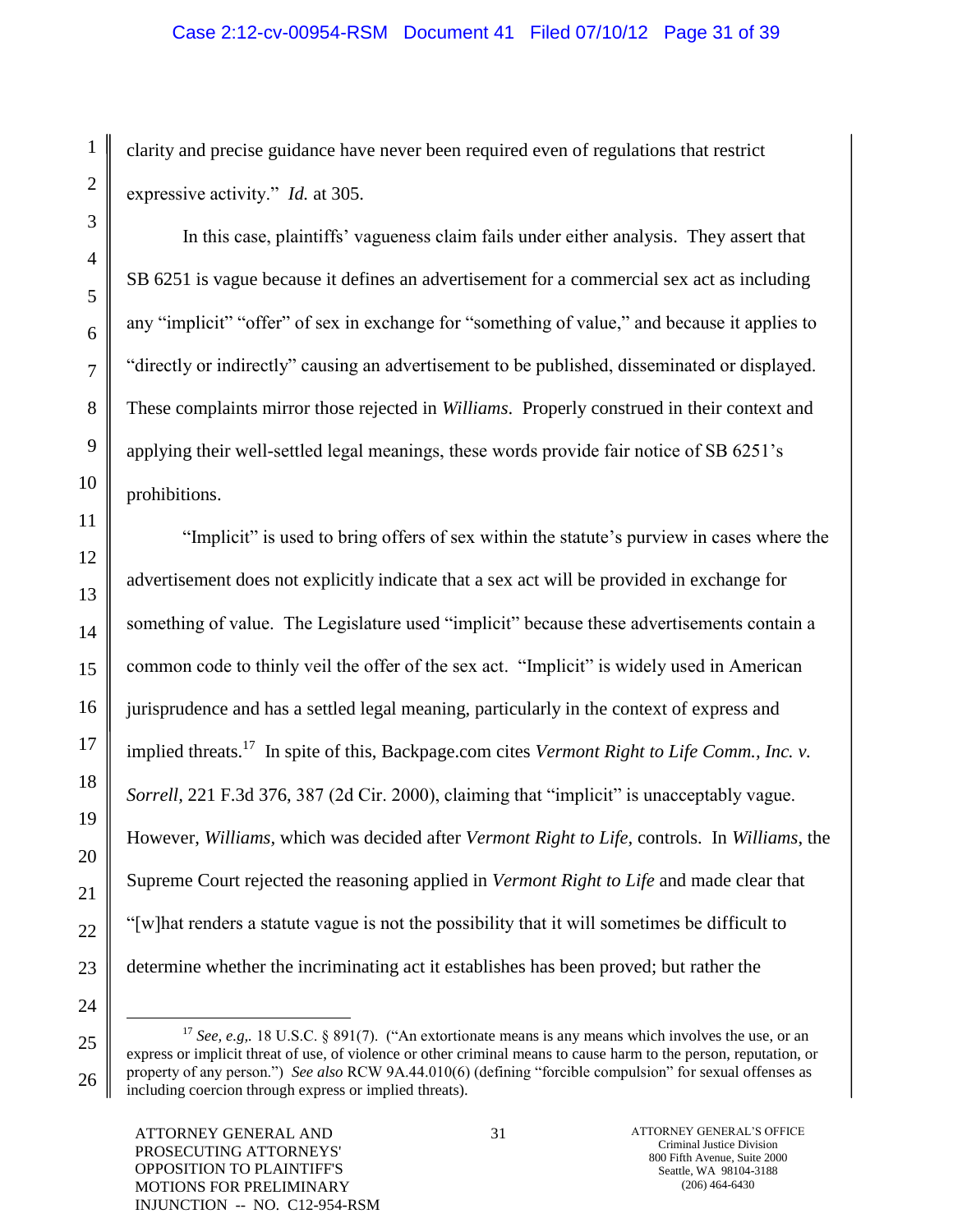indeterminacy of precisely what that fact is." *Williams*, 553 U.S. at 306. SB 6251 is consistent with *Williams* because it tells plaintiffs what facts must be determined for liability to accrue.

"Offer" is used to make clear that a transaction does not have to be consummated for SB 6251 to apply. The term is so well settled in the law that it is difficult to understand why Internet Archive expects it to be specially defined in the statute. In fact, Congress used this word in the statute approved by the Supreme Court in *Williams*. *Id*. at 297.

"Something of value" is used in the statute to indicate that it regulates not just offers of sex for money, but also those offers to exchange sex for other valuable things, such as drugs. This language tracks the federal sex trafficking statute, 18 U.S.C. § 1591(e)(3), which has been upheld twice. *See United States v. Wilson,* No. 10-60102, 2010 WL 2991561, at \*8 and \*9 (S.D. Fla. July 27, 2010); *and see United States v. Paris*, No. 03:06-CR-64, 2007 WL 3124724, at \*13 (D. Conn. Oct. 24, 2007).

"Directly or indirectly" is used in the statute to reach pimps. For example, a pimp who places an advertisement depicting a child victim "directly" causes that advertisement while a pimp who enlists someone else, likely the child victim, to place the advertisement does so "indirectly." The purpose of "indirectly" is to prevent a pimp from escaping liability when others place the advertisements at his direction or on his behalf. There is no difficulty in understanding this distinction or the reason for it, and this language has been approved by the Ninth Circuit in the more stringent context of political advertising. *See Alaska Right to Life Committee v. Miles*, 441 F.3d 773, 782-83 (9th Cir. 2006). (""Indirectly" is an easily understood word in common English usage." Omitting it "would have left open the possibility that a communication identifying a candidate would have escaped regulation.") *See also State* 

ATTORNEY GENERAL AND PROSECUTING ATTORNEYS' OPPOSITION TO PLAINTIFF'S MOTIONS FOR PRELIMINARY INJUNCTION -- NO. C12-954-RSM

1

2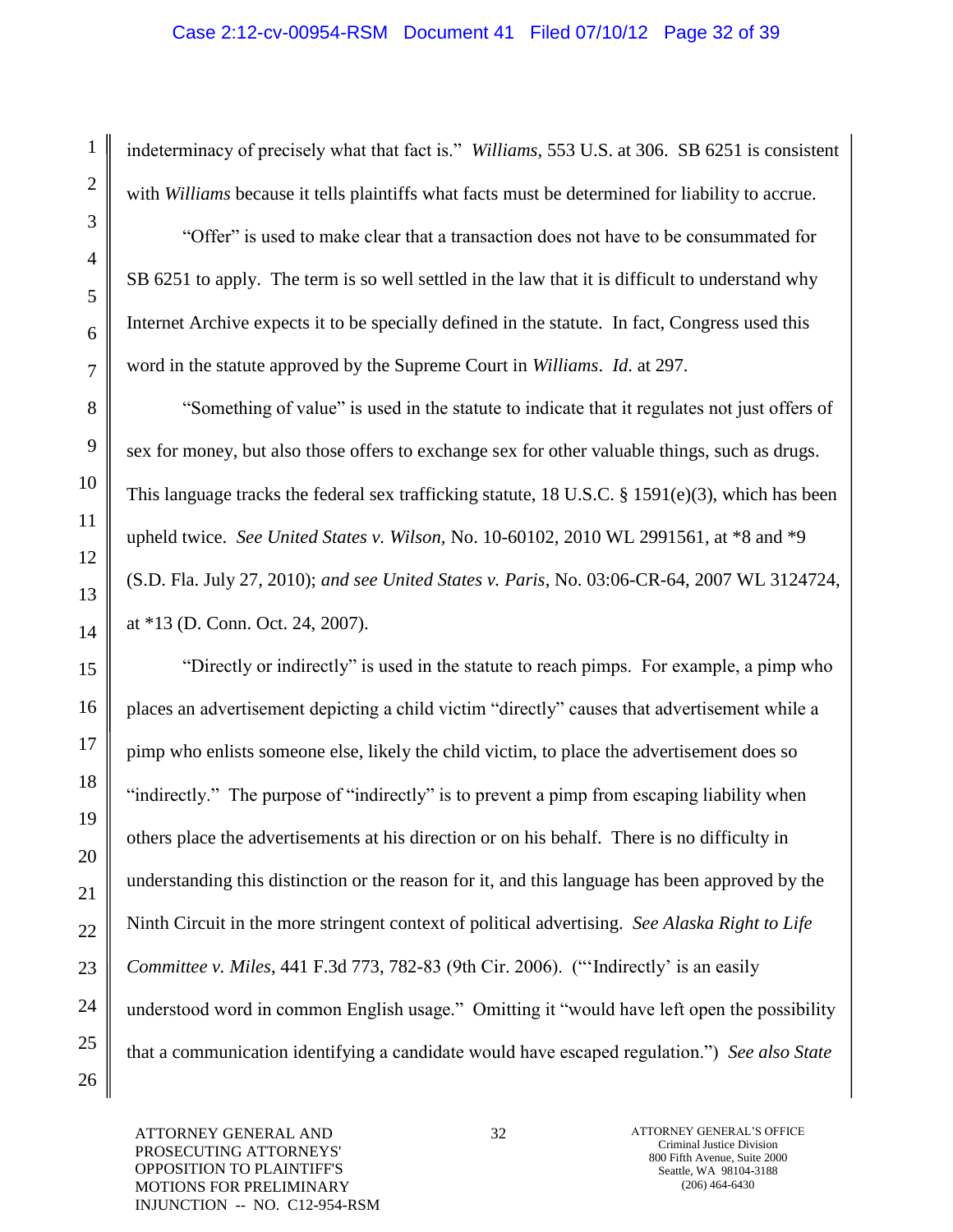*v. Hansen*, 122 Wn.2d 712, 718 (1993) (reasoning that the crime of intimidating a judge, because it included "direct" and "indirect" threats, reflected legislative intent to include threats communicated in an indirect fashion).

Backpage.com imagines various innocent advertisers who might be included in SB 6251"s sweep because of its definitions. These include an innocent masseuse who advertises "complete satisfaction," an escort who promises "a night you"ll never forget," and anyone seeking consensual sex. See Docket Entry No. 2 at 18. These are precisely analogous to the hypothetical examples rejected by the Supreme Court in *Williams*. *Id.* at 305. None of these hypotheticals would allow a reasonable juror to find, beyond a reasonable doubt, that the advertisement was for a commercial sex act.

SB 6251 sets forth the facts to be determined – whether there is an "implicit" "offer" of sex in exchange for "something of value." Prosecutors, judges and juries can distinguish between "implicit" "offers" of sex for "something of value" and advertisements for legitimate escort services (if such services exist), massages, and consensual sex. They can also determine when a pimp is "indirectly" causing the placement of advertisements. SB 6251 may present a challenge of proof for a prosecutor with the burden of demonstrating that a website like Backpage.com knows this is what is being posted on its website.<sup>18</sup> But it does not leave unclear to plaintiffs what "implicit" "offers" of sex for "something of value" are.

 $\overline{a}$ 

# **5. SB 6521 does not violate the Commerce Clause.**

Finally, plaintiffs claim that SB 6251 violates the Commerce Clause. The Commerce Clause grants Congress the "power . . . [t]o regulate commerce with foreign nations, and among the several states." U.S. CONST. art. I, § 8, cl. 3. Implicit in this affirmative grant is the

<sup>&</sup>lt;sup>18</sup> Requiring such knowledge mitigates a law's alleged vagueness. *See Flipside*, 455 U.S. at 499.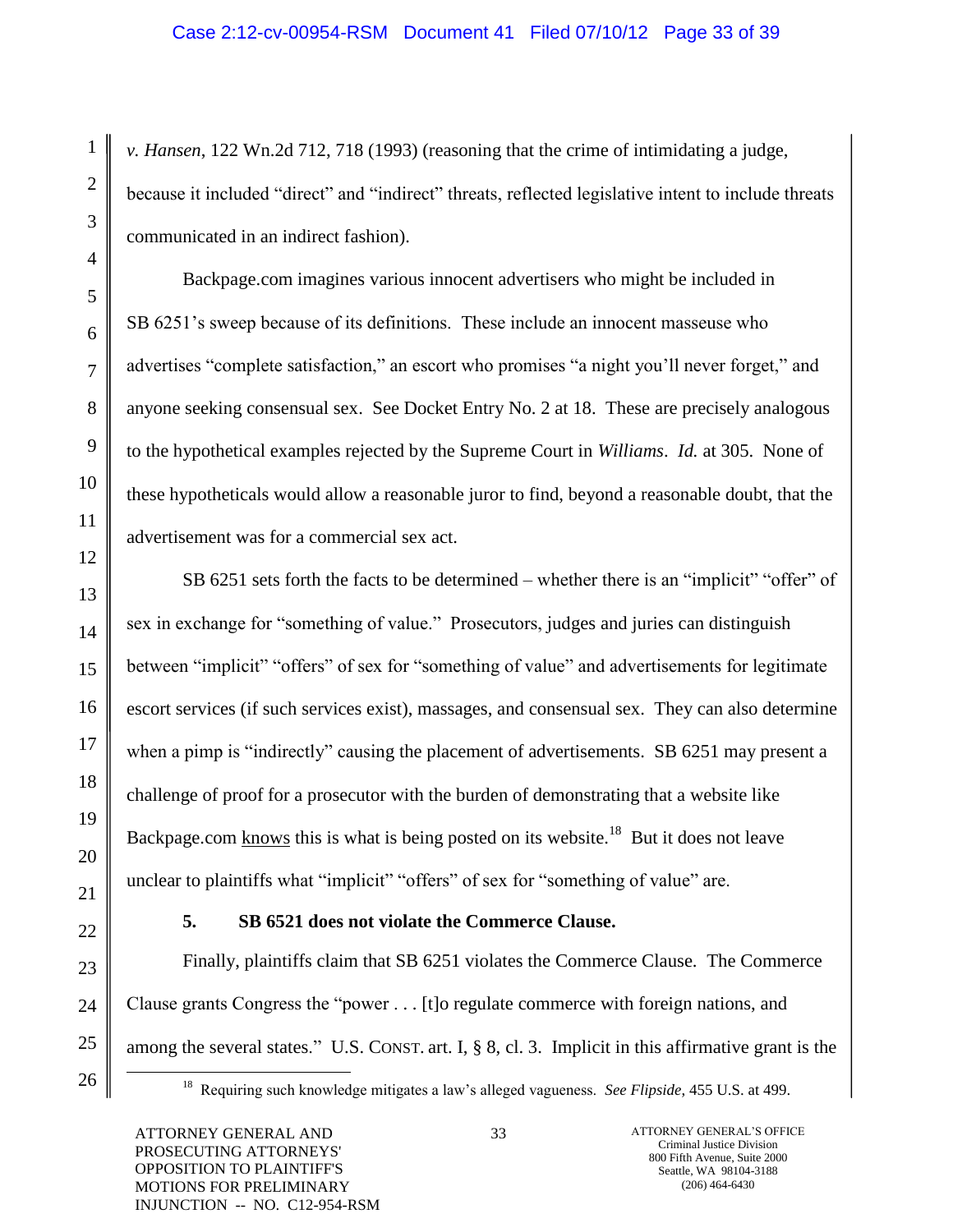# Case 2:12-cv-00954-RSM Document 41 Filed 07/10/12 Page 34 of 39

"dormant" Commerce Clause – the principle that the states impermissibly intrude on this federal power when they enact laws that unduly burden interstate commerce. *National Ass'n of Optometrists & Opticians v. Harris*, \_\_\_ F.3d \_\_\_, 2012 WL 2126043 \*3 (9th Cir. 2012).

Plaintiffs believe that because SB 6521 can be applied to advertising on the internet, it necessarily violates the Commerce Clause. However, a state regulation is not invalid merely because it affects interstate commerce. *Id.* Instead, Supreme Court jurisprudence also respects federalism by protecting local autonomy. *Id.* at \*4, *citing Dep't of Revenue of Ky. v. Davis*, 553 U.S. 328, 338 (2008). The Supreme Court has recognized that "under our constitutional scheme the States retain broad power to legislate protection of their citizens in matters of local concern such as public health" and "not every exercise of local power is invalid merely because it affects in some way the flow of commerce between the States." *Great Atl. & Pac. Tea Co. v. Cottrell*, 424 U.S. 366, 371 (1976) (citations omitted).

Where the regulatory measure does not discriminate against interstate commerce<sup>19</sup> but regulates even-handedly to effectuate a legitimate local public interest, the regulation is valid unless it imposes a clearly excessive burden on interstate commerce. *Pike v. Bruce Church, Inc.*, 397 U.S. 137, 142 (1970); *Optometrists and Opticians*, 2012 WL 2126043 \*4. "And the extent of the burden that will be tolerated will of course depend on the nature of the local interest involved, and on whether it could be promoted as well with a lesser impact on interstate activities." *Pike,* [397 U.S. at 142.](https://web2.westlaw.com/find/default.wl?mt=StateGovernment&db=708&rs=WLW12.04&tc=-1&rp=%2ffind%2fdefault.wl&findtype=Y&ordoc=2001486688&serialnum=1970134191&vr=2.0&fn=_top&sv=Split&tf=-1&pbc=AD20E608&utid=1)

There is no question that SB 6251 effectuates a legitimate local public interest. It was passed in furtherance of the goal of eliminating sex trafficking of Washington minors.

 $19$  Plaintiffs do not allege discrimination against out of state actors.

1

2

3

4

5

6

7

8

9

10

11

12

13

14

15

16

17

18

19

20

21

22

23

24

25

26

 $\overline{a}$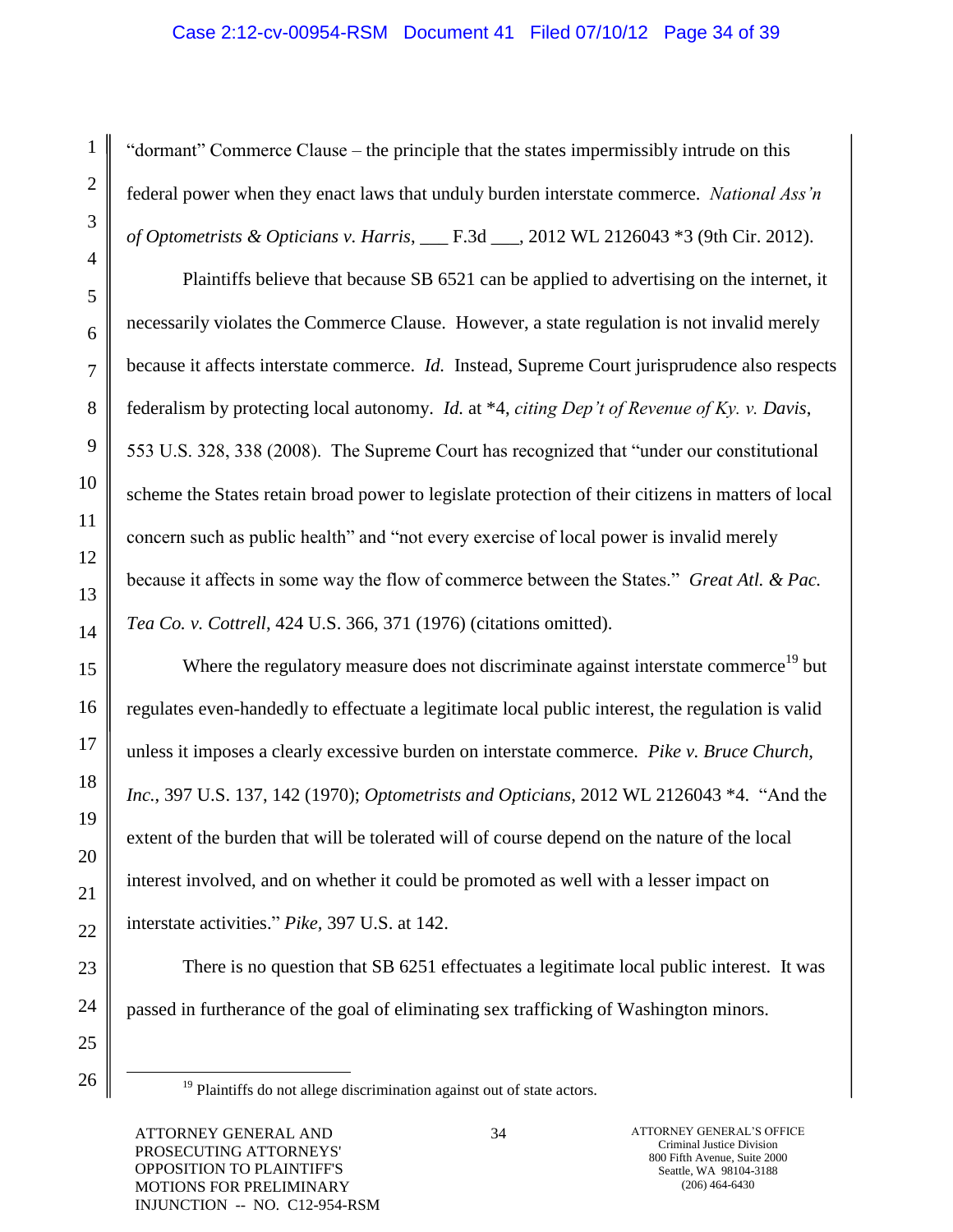### Case 2:12-cv-00954-RSM Document 41 Filed 07/10/12 Page 35 of 39

SB 6251, section 1. Protecting children from sexual exploitation is not only a "legitimate public interest," but a substantial one. *New York v. Ferber*, 458 U.S. 747, 757 (1982). ("The prevention of sexual exploitation and abuse of children constitutes a government objective of surpassing importance.")

SB 6251 does not impose a clearly excessive burden on interstate commerce. Plaintiffs claim that SB 6251 requires all internet actors, including ISPs, websites, and web hosts to modify their practices. However, the statute is narrowly aimed at a small group of actors who target Washington and knowingly participate in the advertisement of commercial sex acts where the advertisement contains a depiction of a minor. The vast universe of internet advertisers, websites, server operators and others remain unaffected by the statute because, under its terms, they do not knowingly participate in this advertising.

Backpage.com first cites *Healy v. Beer Inst. Inc*., 491 U.S. 324 (1989), in support of its claim. In *Healy*, a Connecticut statute required out-of-state shippers to take account of their Connecticut prices in setting their border-state prices and restricted their ability to offer discounts in the border states. The statute violated the Commerce Clause because it controlled commercial activity occurring wholly outside the state. *Id.* at 337. SB 6251 does not control any activity wholly outside of Washington.

SB 6251 only applies to advertisements for a commercial sex act "which is to take place in the state of Washington." SB 6251, section 2, subsection (1). Moreover, Backpage.com advertisements are posted by city. While some of the advertisements may be posted from computers outside of Washington, the audience to which the advertisements are directed is located in Washington, and the acts they advertise must occur in Washington for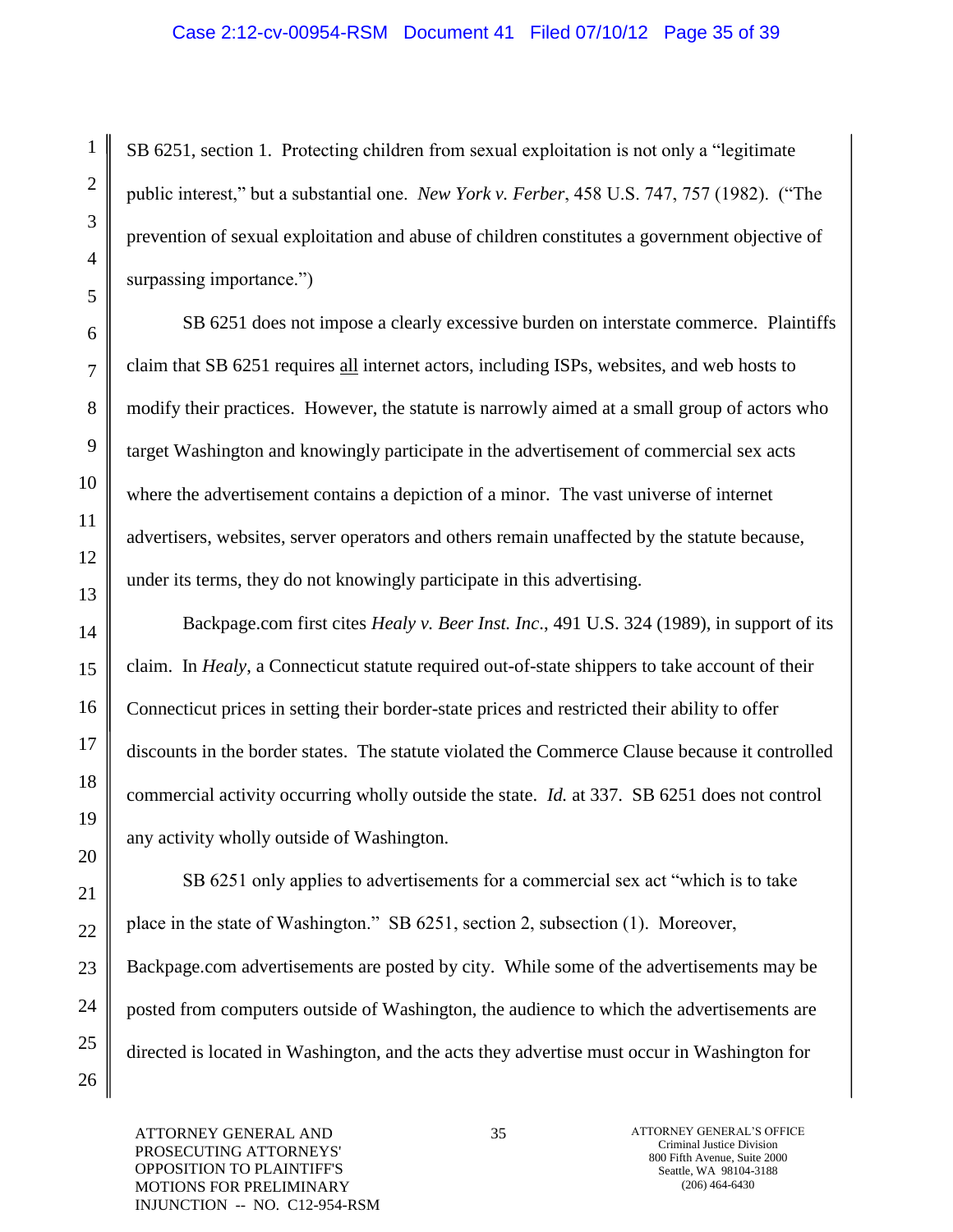SB 6251 to apply. Backpage.com speculates that an advertisement can be read in a border state by a person with the intention of traveling to Washington to engage the services of the advertiser. Even if such a situation exists, the services would be rendered in Washington. Because SB 6251 affects commerce that is directed at Washington residents and must always occur in Washington, there is no regulation of commerce occurring wholly outside of Washington and *Healy* cannot apply.

Plaintiffs next cite cases finding unconstitutional the states' efforts to regulate transmission of harmful material to minors via the internet, for example, *Pappert*, 337 F.Supp.2d at 662. It is true that inconsistent regulation of activities that are inherently national or require a uniform system of regulation may result in excessive burdens on interstate commerce. *See Optometrists and Opticians*, 2012 WL 2126043 at \*3. However, all of the statutes plaintiffs cite are readily distinguishable because each of them created inconsistent regulation of child pornography. *See State v. Heckel*, 143 Wn.2d 824, 838 (2001) (distinguishing Commerce Clause problems with regulations on internet pornography from statute that prohibited sending internet spam to a Washington resident).

Child pornography regulations have violated the dormant Commerce Clause because posting of such material may occur in any state and be seen in any other state. Thus persons posting materials in a state where the material is legal would unknowingly violate the law in the state where it is illegal because someone could view it in the regulating state. SB 6251 does not have this effect because it applies only to ads that specifically target Washington.

Because SB 6251 furthers a substantial state interest without imposing an excessive burden on interstate commerce, it does not violate the dormant Commerce Clause.

ATTORNEY GENERAL AND PROSECUTING ATTORNEYS' OPPOSITION TO PLAINTIFF'S MOTIONS FOR PRELIMINARY INJUNCTION -- NO. C12-954-RSM

1

2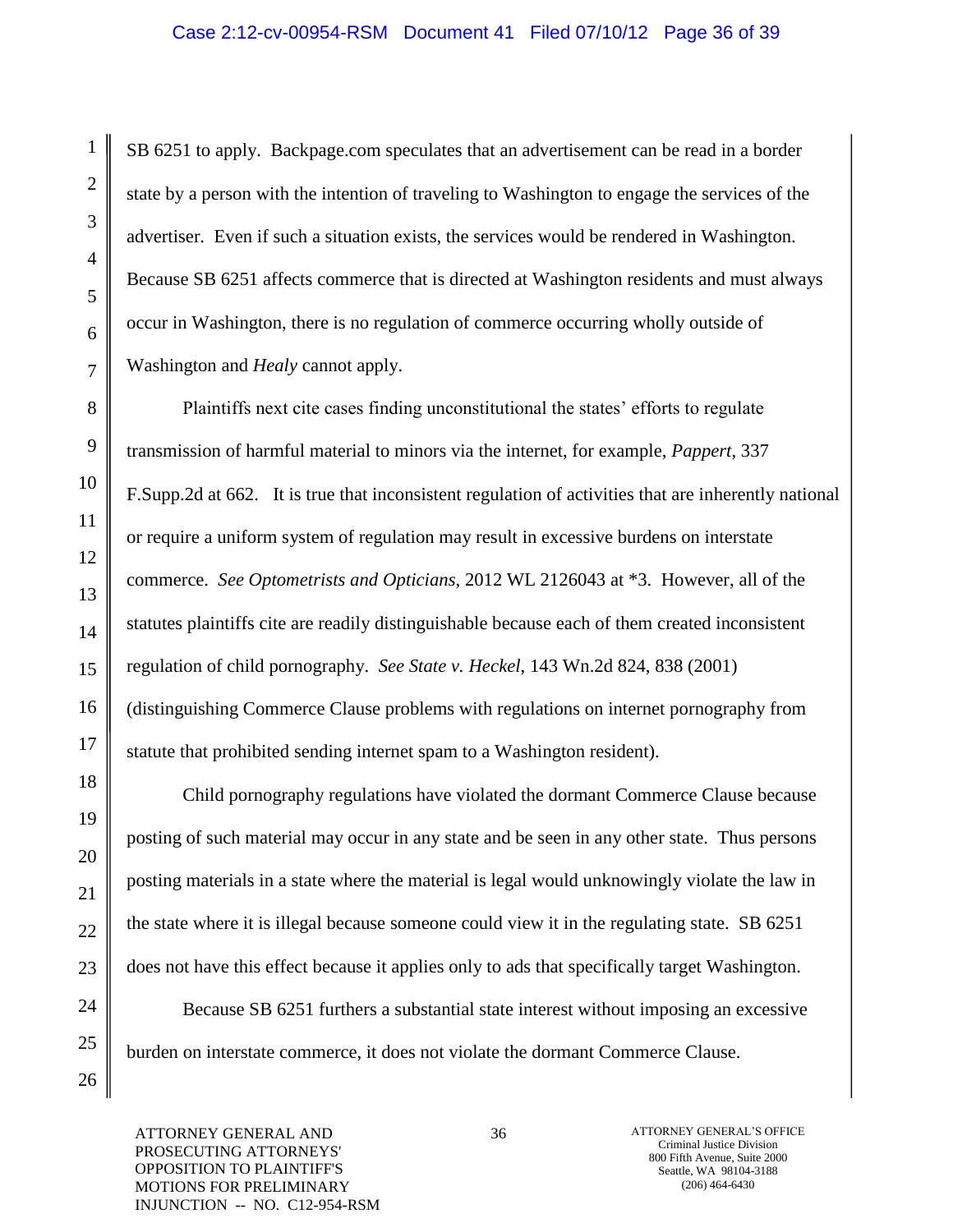# **C. Plaintiffs are not entitled to injunctive relief.**

Plaintiffs" federal rights have not been violated by the adoption of SB 6251. Even if the application of SB 6251 could violate plaintiffs" federal rights, the denial of injunctive relief in this facial challenge would not result in irreparable harm because plaintiffs could assert those rights in an as-applied challenge to the statute. Plaintiffs attempt to elude this problem by alleging that a vast range of speech will be chilled if the statute is not enjoined. However, SB 6251 does not burden any protected speech nor will any collateral burdens reach protected speech. They cannot show irreparable harm if injunctive relief is denied.

The balance of equities favors denial of injunctive relief. SB 6251 is narrowly targeted at people and entities that advertise sex for money. Properly construed, the statute applies when a person knowingly engages in advertising for commercial sex acts and when the advertisement depicts a minor. The balance of equities does not favor the protection of persons engaged in advertising such abhorrent illegal conduct. Because of the surpassing importance of the public interest in the protection of children from these activities, it is in the public interest to deny plaintiffs' request for injunctive relief.

/ / / /

- / / / /
- / / / / / / / /
- / / / /
- / / / /

/ / / /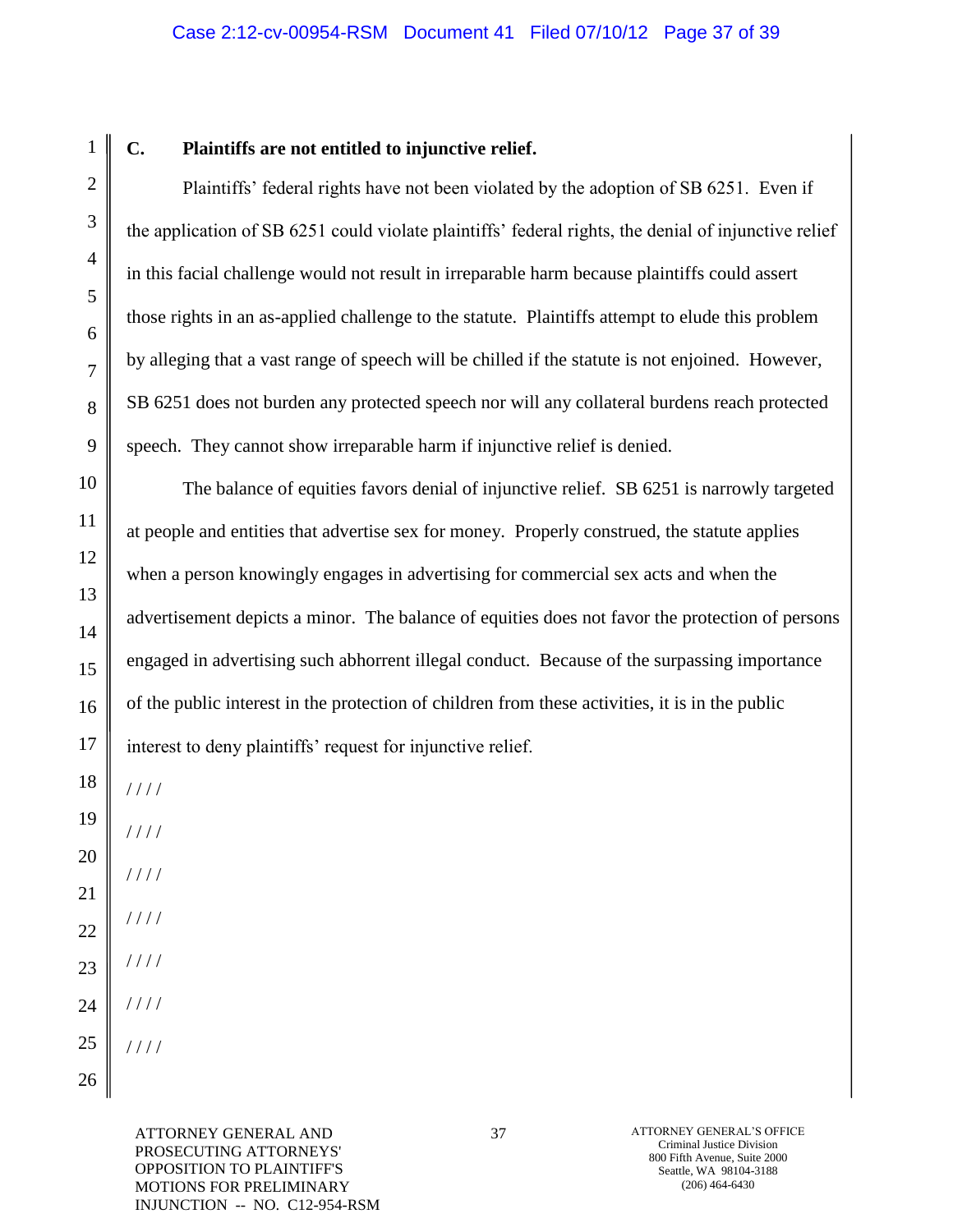| $\mathbf{1}$   | <b>CONCLUSION</b><br>IV.                                                                     |
|----------------|----------------------------------------------------------------------------------------------|
| $\overline{2}$ | Based on the foregoing, the Attorney General and Prosecuting Attorneys of this state         |
| 3              | respectfully request that this Court deny plaintiffs' motions.                               |
| 4              | DATED this 10 <sup>th</sup> day of July, 2012.                                               |
| 5              | ROBERT M. MCKENNA                                                                            |
| 6              | <b>Attorney General</b>                                                                      |
| 7              | By: /s/ Lana S. Weinmann<br>LANA S. WEINMANN, WSBA #21393                                    |
| 8              | Senior Assistant Attorney General<br>Attorney General's Office                               |
| 9              |                                                                                              |
| 10             | DANIEL T. SATTERBERG<br>King County Prosecuting Attorney                                     |
| 11             | By: /s/ David J. Eldred<br>DAVID J. ELDRED, WSBA No. 26125                                   |
| 12<br>13       | Senior Deputy Prosecuting Attorney<br><b>Attorneys for County Defendants</b>                 |
| 14             |                                                                                              |
| 15             | By: $/s/$ Amy K. Eiden<br>AMY K. EIDEN, WSBA No. 35105<br>Senior Deputy Prosecuting Attorney |
| 16             | <b>Attorneys for County Defendants</b>                                                       |
| 17             |                                                                                              |
| 18             |                                                                                              |
| 19             |                                                                                              |
| 20             |                                                                                              |
| 21             |                                                                                              |
| 22             |                                                                                              |
| 23             |                                                                                              |
| 24             |                                                                                              |
| 25             |                                                                                              |
| 26             |                                                                                              |